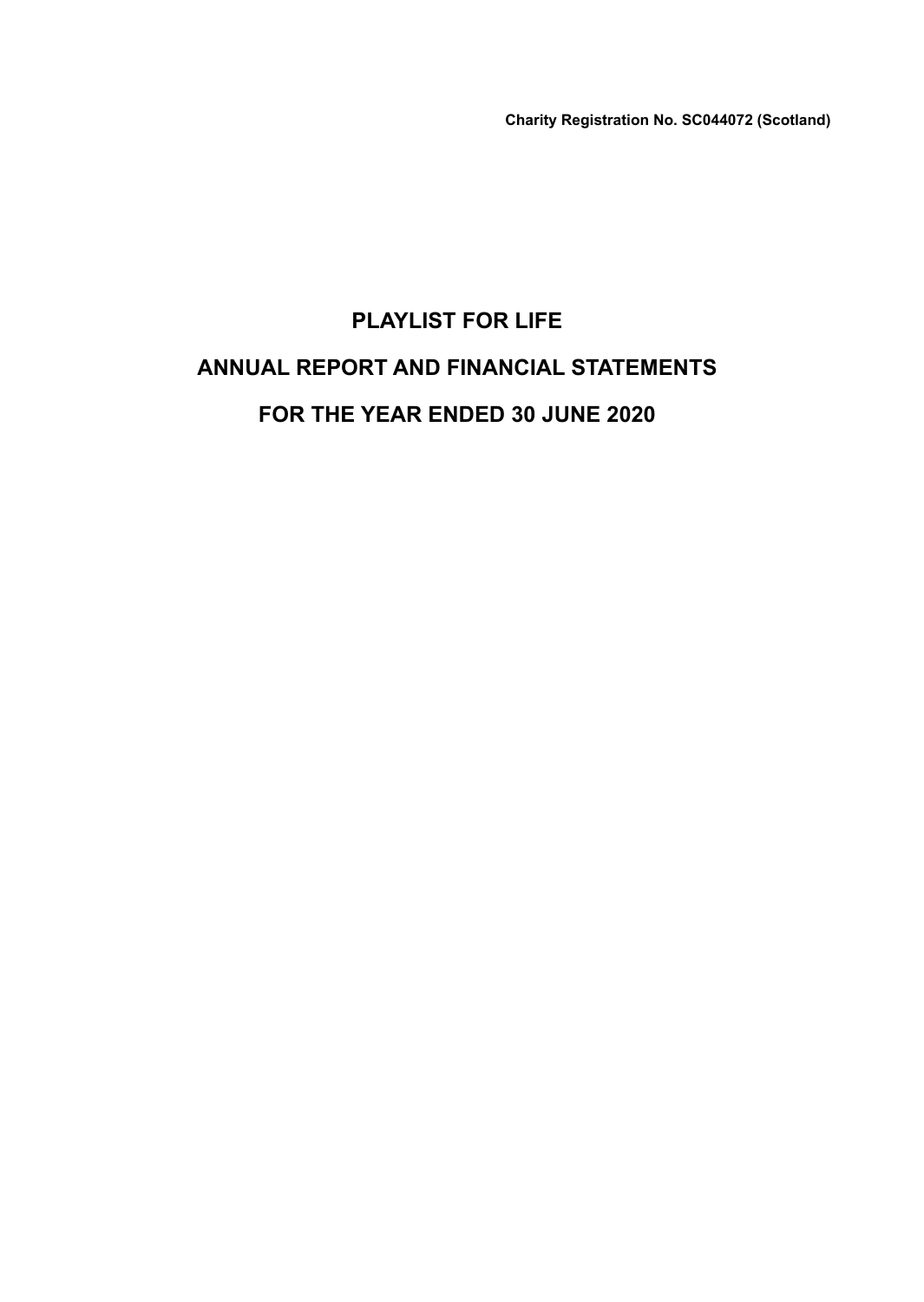### **CONTENTS**

|                                   | Page      |
|-----------------------------------|-----------|
| Trustees' report                  | $1 - 10$  |
| Independent auditor's report      | $11 - 13$ |
| Statement of financial activities | $14 - 15$ |
| <b>Balance sheet</b>              | 16        |
| Statement of cash flows           | 17        |
| Notes to the financial statements | $18 - 32$ |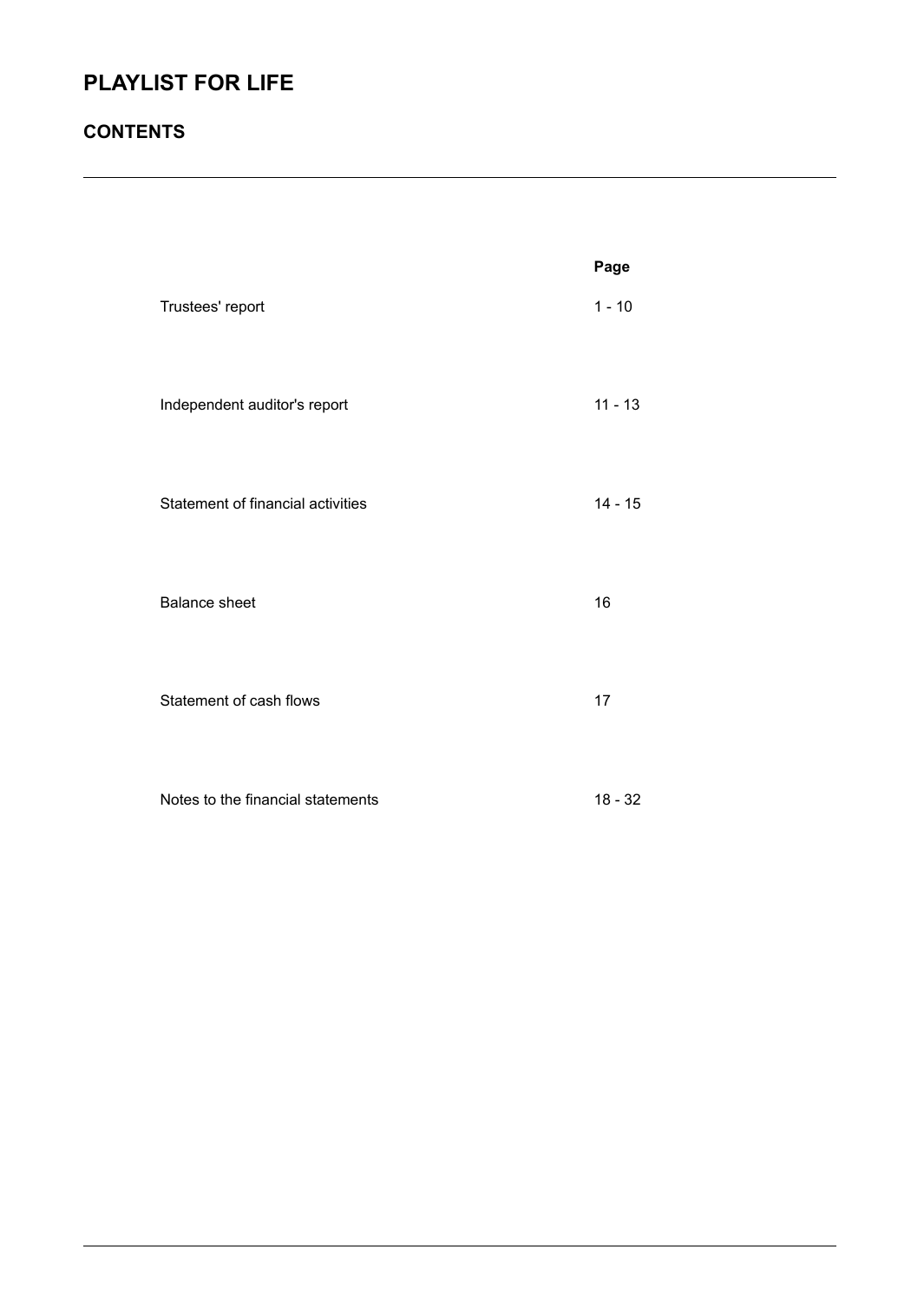### **TRUSTEES' REPORT**

### *FOR THE YEAR ENDED 30 JUNE 2020*

The trustees present their report and financial statements for the year ended 30 June 2020.

The financial statements have been prepared in accordance with the accounting policies set out in note 1 to the financial statements and comply with the SCIO's governing document, the Charities and Trustee Investment (Scotland) Act 2005, the Charities Accounts (Scotland) Regulations 2006 (as amended) and "Accounting and Reporting by Charities: Statement of Recommended Practice applicable to charities preparing their accounts in accordance with the Financial Reporting Standard applicable in the UK and Republic of Ireland (FRS 102) (effective 1 January 2019)".

#### **Objectives and activities**

We are a Scottish charity operating in the UK.

Playlist for Life is a SCIO (Scottish Charitable Incorporated Organisation) and operates UK-wide from our headquarters in Glasgow. We are regulated by OSCR (Office of the Scottish Charity Regulator).

#### **Our vision:**

Our vision is that everyone living with dementia in the UK has a playlist that can improve their quality of life and everyone who cares for them knows how to use it.

**Our charitable objectives and activities** , discovered the power of personal music to help er mother,  $\Box$  Later,  $\Box$  discovered this is a those living with dementia by accident, when caring for her mother, recognised phenomenon backed up by decades of research – why then was it not being routinely shared with families in the UK?

Sally founded Playlist for Life in 2013 with the following objectives:

- the advancement of health (including the prevention or relief of sickness, disease or human suffering) focussing upon reducing the suffering of people diagnosed with all forms of dementia; and
- the provision of relief to those with all forms of dementia in need by reason of their ill health through the provision of facilities and activities intended to relieve the effects of their ill health.

### **Activities**

We have developed four main areas of activity:

- 1. Raising awareness of the power of music through our website, the creation of literature and materials, mainstream and social media and our growing network of volunteer speakers who deliver talks to local guilds, WIs, rotaries etc around the UK.
- 2. A growing network of local community Help Points across the UK: We provide local organisations already working with people with dementia and their families (e.g. churches, libraries, carers centres) with free training and materials to help make playlists and raise awareness locally.
- 3. Identifying the barriers to playlist use and the solutions: By supporting families, care staff and those in the NHS we have become expert in the barriers people encounter when creating and using playlists. We seek to identify creative solutions to these barriers and deliver them ourselves or lobby for system change from policy and decision makers in industry, government and the health and care sectors.
- 4. Training for health and care professionals: We provide packages of training to health and care professionals to help them learn 'Music Detective skills' and establish playlisting projects within their own care or NHS setting.

Playlist for Life is an enabling organisation. Our strategy for fulfilling our mission is to provide the information, tools, training, and support to enable others to use playlists. We want to build a grassroots movement and engage with a broad range of stakeholders to embed playlists into dementia care across the UK. Some of the highlights of this year's activities include the following :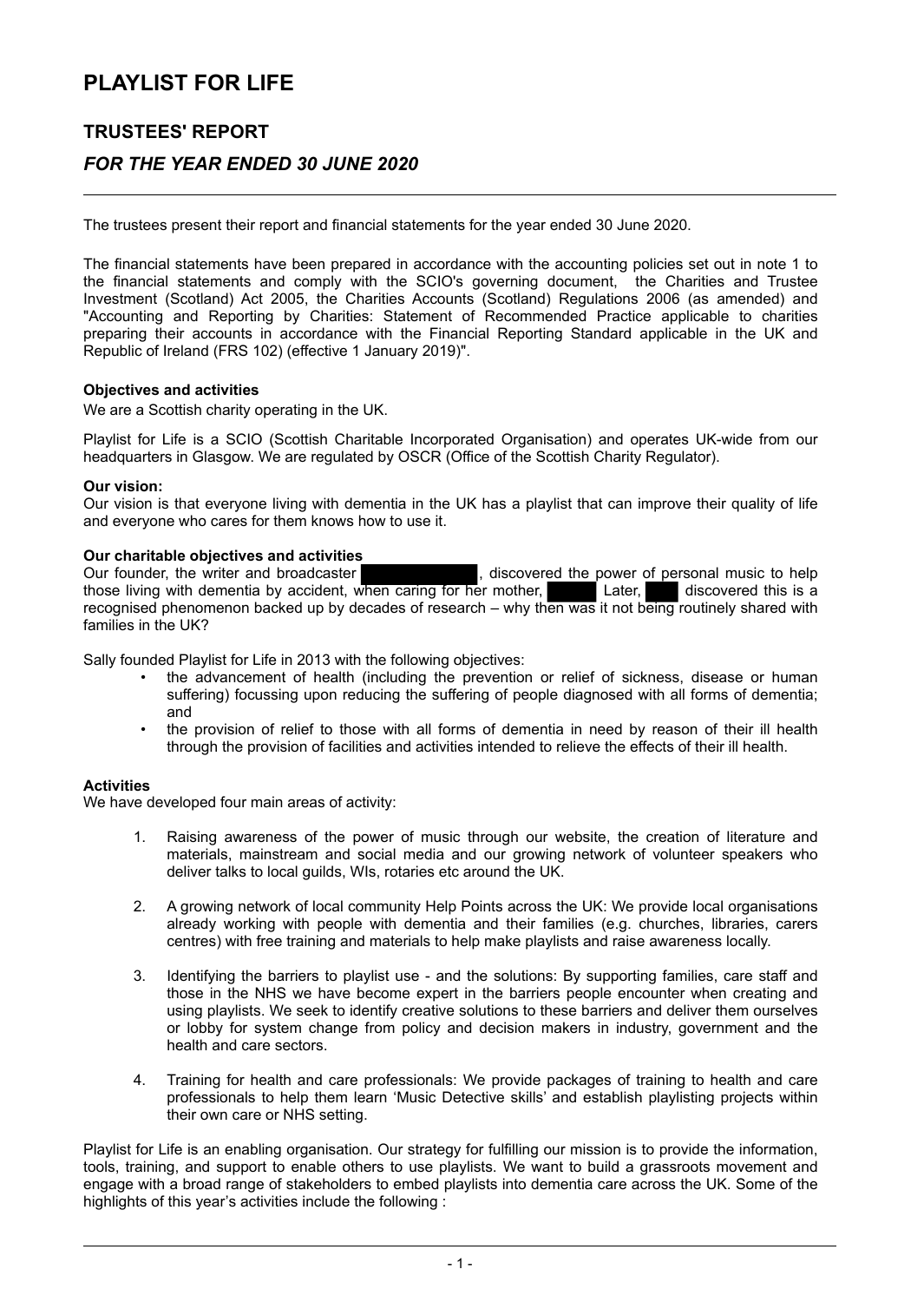### **TRUSTEES' REPORT (CONTINUED)** FOR THE YEAR ENDED 30 JUNE 2020

### **Taking Playlists to Scale**

In June 2019 Playlist for Life was awarded £1.6 million by the National Lottery Community Fund for an ambitious programme to expand the use of playlists across the UK over three years. The funding enables the expansion of the Help Point network across the UK, by employing staff in targeted regions of the country to embed the use of Playlist into their local communities; by expanding the existing core office team; and by significantly increasing our capacity for developing new awareness-raising strategies and resources to build our follower base and social media presence.

In October we filled three new roles: our Head of Communications and Campaigns ( ), Personal Assistant to the CEO & Office Admin ( ), and Communities Officer (

This was followed in January by our Media and Marketing Executive ) and in February by 8 Local Organisers covering Wales, the South West and London. Finally, in May we were joined by our Visual Storvteller

Despite the severe impact that Coronavirus had on almost every area of Playlist for Life's work, the team adjusted very quickly to working from home and delivering new and adapted services. It is hoped that one day in the not too distant future the staff team will be able to meet again face to face. In the meantime, they work to achieve widespread understanding of the value of personally meaningful music to those living with dementia through powerful advocacy and practical advice.

#### **Music Labs**

Our Music Labs programme continued to build our understanding of the needs of people with dementia and the people who care for them. The research gave us confidence in our ability to advise people on technology as well as providing heart-warming insights into how much people value playlists. The Music Labs project allowed us to engage 52 people with dementia and carers in specific testing projects and work with key partners to improve our resources. This meaningful feedback has helped us improve our 'Getting Started' resources and create new materials such as a 'Choosing your MP3 player guide' for people with dementia and carers. We were also able to conduct a large-scale survey of our supporters to help us better understand the barriers that people faced in making and using playlists. June 2020 saw the end of the Music Labs project, which was funded by the Life Changes Trust. Their funding has also helped us to significantly expand the Help Point network in Scotland, which now includes 273 Help Points.

### **Growth of the Help Point Network**

Help points are housed in pre-existing community-based organisations like churches, libraries, and carers centres. We provide them with free materials, resources and training for their volunteers. It means they can publicise the power of music to help dementia locally and provide a helping hand to anyone who face challenges making or using a playlist. By July 2020 we have supported the set-up of Help Points in 558 communities across the UK and our 60+ volunteer Speakers have delivered 480 talks to 34.521 people.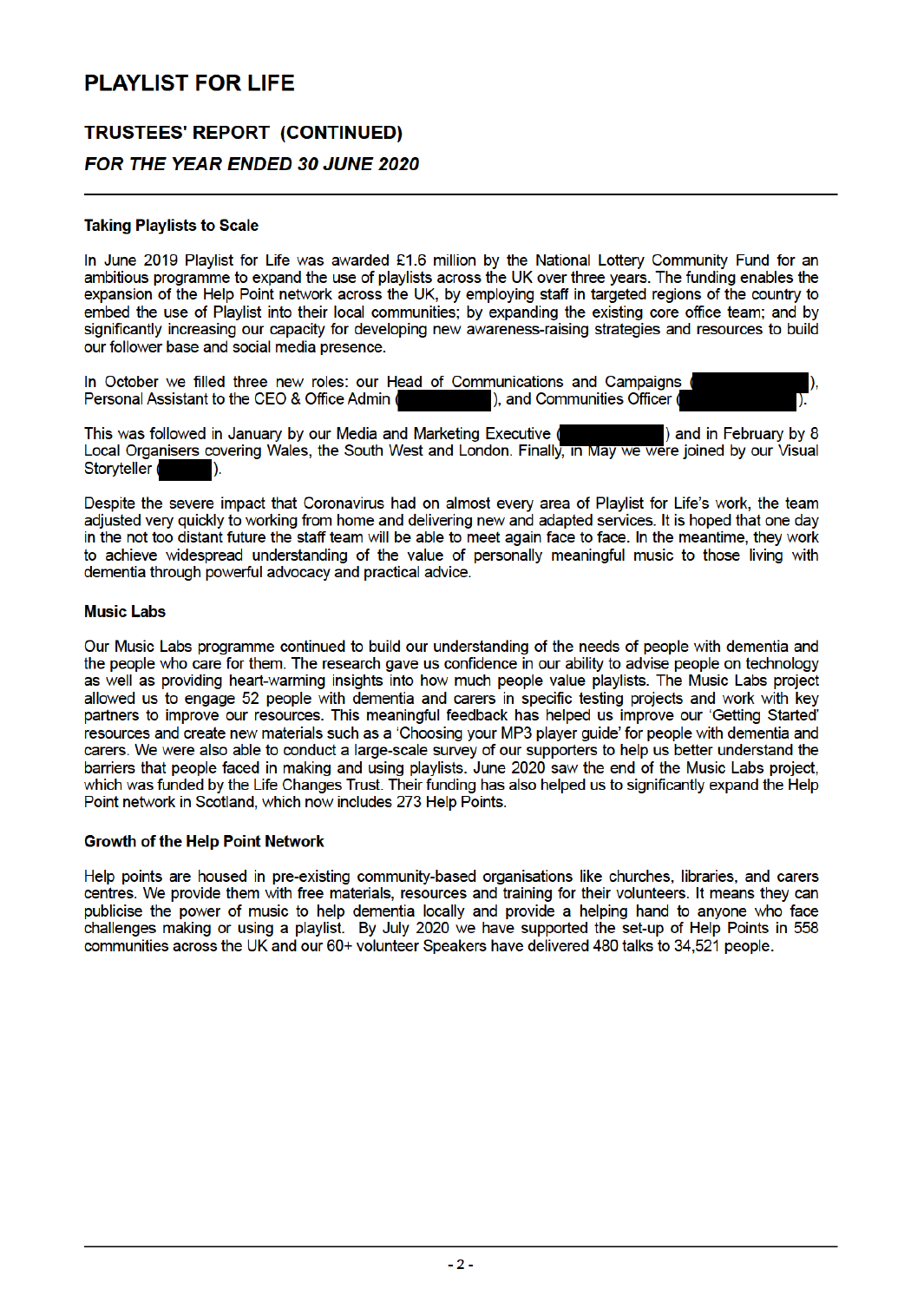### **TRUSTEES' REPORT (CONTINUED)** *FOR THE YEAR ENDED 30 JUNE 2020*

#### **Training for health and care professionals**

Between July 2019 and the end of June 2020 we trained 225 staff over 26 organisations. Since 2016 we have 6,107 staff across 313 establishments.

Over the summer of 2019 we carried out a review of our professionals training course. We consulted with a group of external partners who have been involved in our training programme, along with some of our staff and freelance trainers. Following the review, we revamped the course by providing more support and guidance to managers setting up training, aiming to overcome tech issues long before the training takes place. We also extended the course timing to allow more group discussions as well as extending the Music Detectives section. We incorporated more hands-on playlist making experience for all participants, to help increase confidence, in addition to offering a package of ongoing support after training to help maintain momentum. Most importantly, we incorporated a 'whole community approach' – something we observed made a difference in those who had been most successful in running their own playlist project.

With the review concluded, we relaunched our professional training course in February 2020 and the courses were very well received. Unfortunately, due to the COVID-19 pandemic, we had to cancel all training that had been booked. We are now pursuing ways to provide the courses online.

#### **Digital Systems**

As part of the expansion funded by The Community Fund, we renewed our IT infrastructure this year and developed our own digital tools further. Some of the key areas of development included migrating our website to a more flexible and cheaper platform, substantially developing our CRM to enable us to manage our Communities work more efficiently and make our internal data more robust and usable.

With the start of 8 remote-working Local Organisers, we began using Microsoft Teams as our main tool for internal collaboration. That meant that fortunately we were in a good position to transition quickly to home working when the Covid-19 pandemic struck.

While our Music Store continued to be praised by partners and family carers as a tool that solved the problems many of them face in accessing music, we decided that taking it to market ourselves would not best fit with our strategy of being an enabling organisation and could deflect resources from other vital work. Instead, we will continue to use the Music Store as a demonstration tool and will take advantage of the insights and evidence it has generated to lobby for solutions from the commercial sector.

#### **ACHIEVEMENTS & PERFORMANCE**

The financial year of 2019 to 2020 was an exceptionally busy period for Playlist for Life with our staff team expanding from 9 to 22 employees. Alongside the expansion there were many other highlights, including:

#### **GSK IMPACT Awards**

In February 2020 The Kings Fund announced Playlist for Life as winner of a GSK Impact Award, awarded to health charities below £2m in income in recognition of "excellence in Innovation, Management, Partnership, Achievement, Community focus and Targeting need." This is one of the most prestigious awards in the country for health charities and winning the award is a wonderful testament to everybody's hard work over many years.

### **BBC Music Day**

Our CEO was on the steering group advising on BBC Music Day, which took place on 26 September. We ran a social media countdown in the week running up to BBC Music Day to build momentum. We recorded good media hits and increased our social media reach, in addition to issuing 180 Musical Tea packs. Several Musical Teas took place before, on and after Music Day. A number of these events were shared on social media with the # MusicalTea and were picked up in local press: Glasgow Evening Times, Northern Ireland Belfast Telegraph and Hamilton Daily Record. Finally, we were heavily involved in the making of the BBC Radio 4 Extra documentary "Where Words Fail Music Speaks" and spent two days with the presenter and producer accompanying them as they interviewed us and our partners. The feature was broadcast on 28 October and has since been repeated and made available online.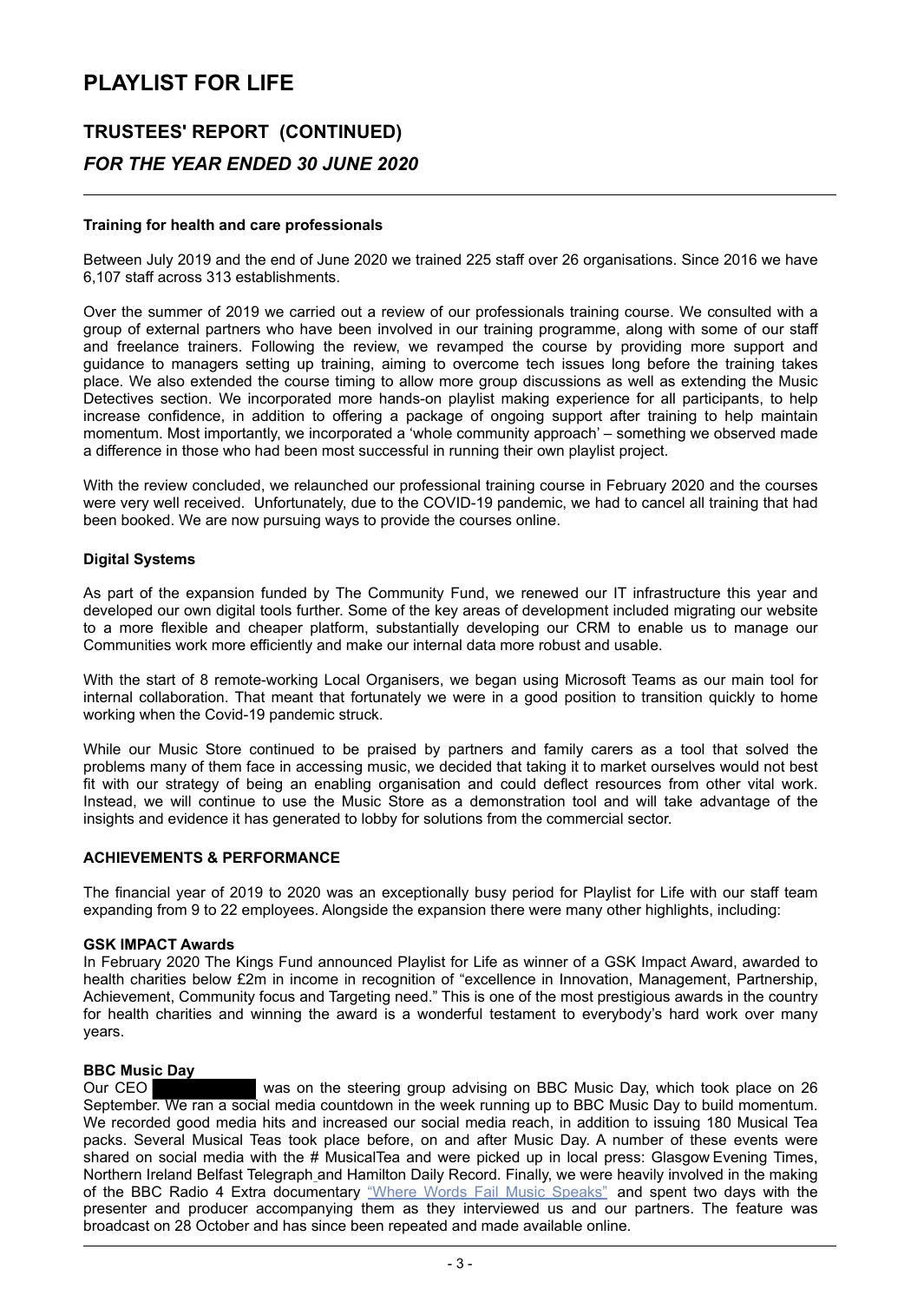### **TRUSTEES' REPORT (CONTINUED)** *FOR THE YEAR ENDED 30 JUNE 2020*

#### **Partnerships**

We worked with PRS (the **Performing Rights Society**) to co-develop and publish clear guidance on using playlists in care settings, one of the areas we know care professionals can struggle with due to the complexities of copyright legislation.

Our role as the staff charity of **Universal Music UK** came to an end this year after two incredibly fruitful years. Over that time, the staff of Universal Music UK have shown incredible generosity: as well as donating money themselves they have staged fundraising events to raise awareness and money in their own communities. Just as valuable has been the tireless advocacy of UMUK's staff - from Board level down – advocacy which has opened doors for us that we could never have opened by ourselves. Their commitment to us and our message has been vital in helping to embed playlists at the heart of the UK dementia debate. We cannot thank them enough for all they have done for us in our time as their staff charity and we look forward to continuing to work together to help everyone living with dementia get the music they need.

**The Robertson Trust**: In June 2017 Playlist for Life was awarded £48,000 over three years from the Robertson Trust towards employing a Communities Officer to roll out Playlist for Communities in Scotland. We are enormously grateful to Robertson Trust whose funding helped to establish 260 Help Points, produce a free resources pack for Help Points, deliver training sessions all across Scotland and create a 'Volunteer Zone' with eLearning and additional online resources and videos.

**The RS Macdonald Charitable Trust**: In February 2020 we revived new funding from The RS Macdonald Charitable Trust. The grant of £30,000 over three years part-funded one of our Communities Officer. The role will be directed at three areas critical to the success of the overall strategy: building on the expansion of our community Help Point network throughout Scotland, recruitment of volunteers, setting up a volunteer help line.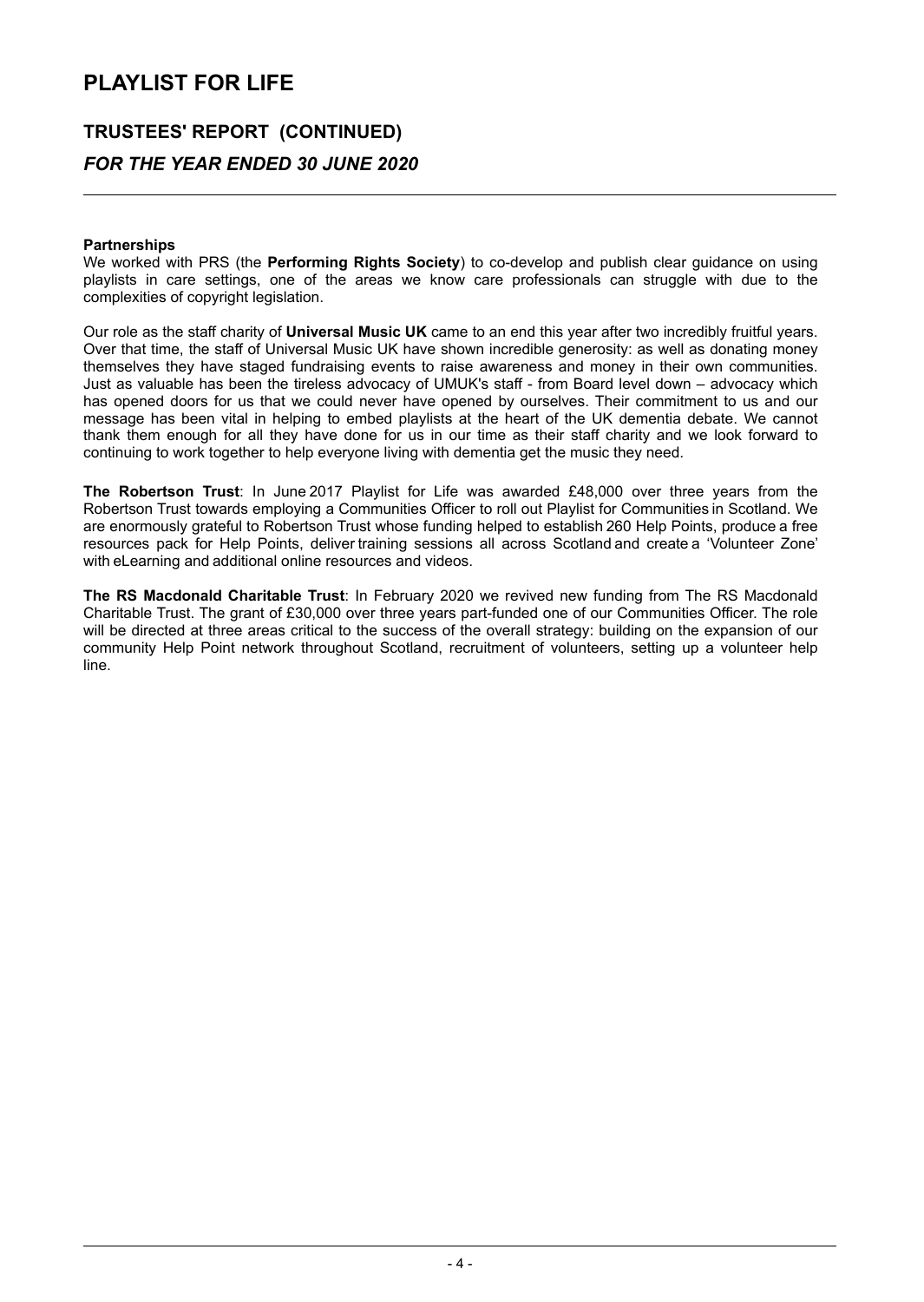### **TRUSTEES' REPORT (CONTINUED)** *FOR THE YEAR ENDED 30 JUNE 2020*

#### **Covid-19**

During the lockdown, COVID-19 forced organisations providing local support in their community to close and exacerbated social isolation for those living with dementia and other vulnerable people. Closure of our community Help Points meant that people with dementia and their carers could no longer access vital playlisting resources and face-to-face support to make a playlist. Therefore we identified a desperate need to give people information about the benefits of making a playlist; provide advice on how to put one together; and then provide playlists on devices that would enable them to listen to their playlist whenever they needed it.

To enable us to continue delivering support to our existing beneficiaries and to reach new people with dementia, their family and carers, as well as others at risk of isolation we started the following key activities:

- 1. Shielding Communities Help Points (SCHP)
- 2. Connect Through Music Campaign
- 3. Playlist Request Service

#### Shielding Communities Help Point Packs

We noticed that following lockdown numerous organisations were working to provide essential services to the elderly to ensure that they could continue accessing services and/or resources. These included many Mutual Aid groups, Rotaries and other voluntary organisations that could no longer meet in person, or had identified a need to establish a new voluntary community service. We felt that these groups, as well as our Help Points, would benefit from a specialised suite of playlisting resources - what we came to be termed as 'Shielding Community Help Point packs'.

In the spirit of trying to reduce social isolation wherever it may exist, we wanted to distribute this pack to any organisation, new or already established, that had completed a simple online application process. We wanted as many community groups as possible to distribute our materials to those who would benefit in their local community, reaching those who may not be able to access our information online.

#### Connect Through Music Campaign

Our Connect Through Music Campaign was an exciting multi-media, cross-channel awareness campaign to encourage everyone to harness the power of music to connect with their loved ones by creating a personal playlist of the soundtrack of their life. We developed key playlisting resources, through a mixture of printed and downloadable resources and video content.

We wanted people to use music in their everyday conversations, whether over the phone or via Zoom, to connect with each other during what has been a challenging and unprecedented time, and help reduce social isolation. As part of the campaign we ran a comprehensive programme of online activities and Friends & Family webinars to support people with dementia, their family and carers.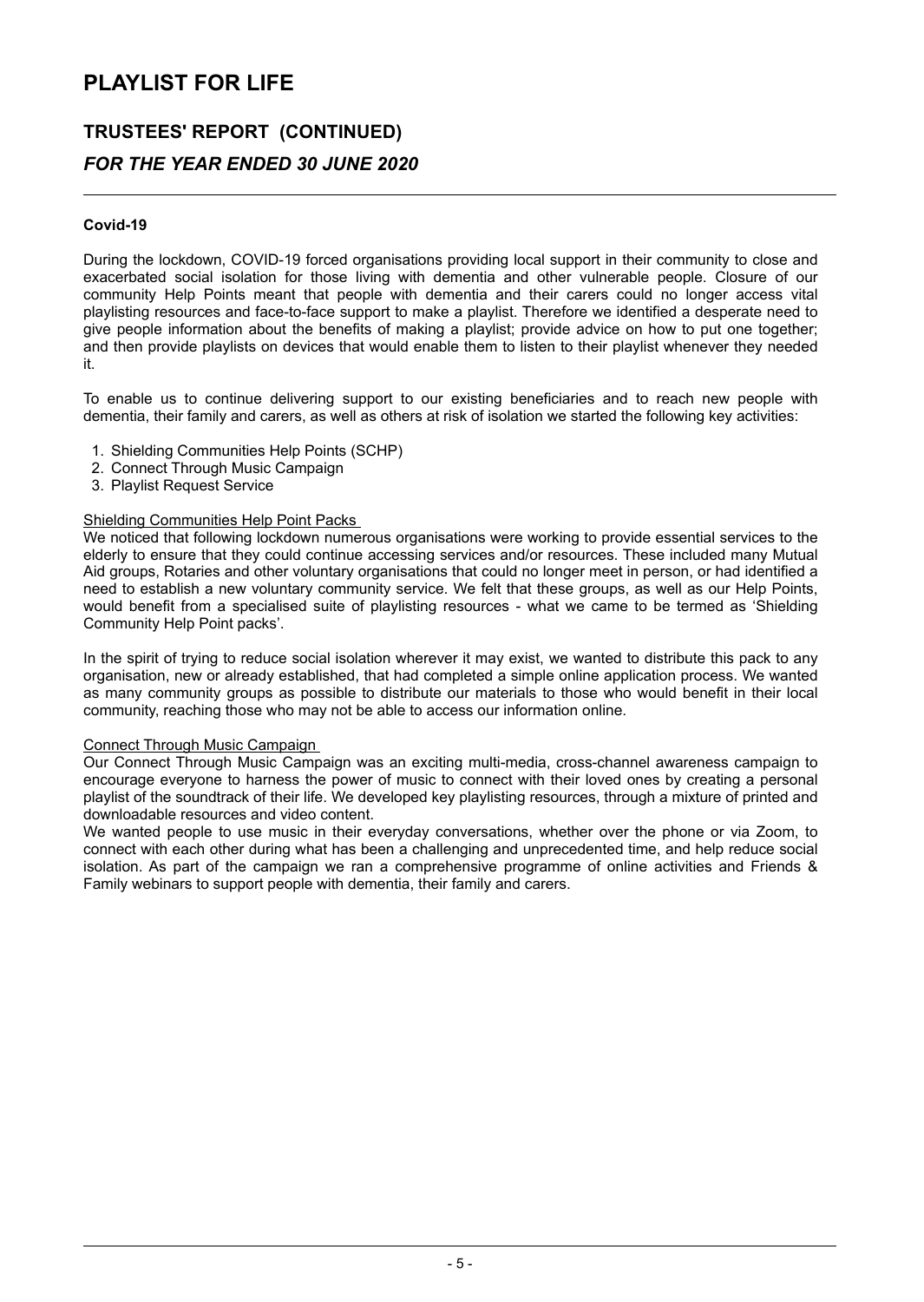### **TRUSTEES' REPORT (CONTINUED)** *FOR THE YEAR ENDED 30 JUNE 2020*

#### Playlist Request Service

Many of the organisations that provide face-to-face support, including our own Help Points that help people with building playlists, had had to close. Therefore, we had real concerns about how those living with dementia, as well as others who were shielding for their health, would be able to access playlisting resources. It soon became apparent that a Playlist Request Service, whereby Playlist staff and volunteers would compile playlists for those who are shielding, could help us to overcome this barrier.

Feedback from service users about the service was universally positive and included comments such as:

"It was just so nice to speak to someone about something positive. Keeping positive energy was hard during *the lockdown with the isolation and depressing news so we really looked forward to the calls."*

"It's probably one of the very few positive things that has happened in my husband's life since his dementia *took over. Thank you!"*

*"The MP3 player was just fantastic. So easy to use. And to get this for no charge, wonderful."*

All of this was made possible thanks to funding from The Scottish Government's Wellbeing Fund, The National Lottery Community Fund, The Alex Ferry Foundation and continuation funding from The Esmee Fairburn Foundation and The Robertson Trust. We are very grateful.

#### **Thank you to our wonderful fundraisers!**

We still do not employ a fundraiser and we could not manage without the wonderful men and women who raise money on our behalf while at the same time raising awareness of the power of music amongst their friends, networks and associates. The Trustees would like to pay particular thanks to those organisations and individuals who have provided funding to the Charity during the year. This funding has been instrumental to our success to date.

In 2019/20 these have included Tennant Southpark Charitable Trust, The Kenneth Barge Memorial Trust, VWM, Dunning Golf Club, Robin Leith Charitable Trust, New Laigh Kirk, Auchterarder & District Rotary, BJ Kinder.

We would also like to thank Frank and for organising the annual Lenzie Golf Day. Sadly the 2020 event had to be cancelled because of COVID restrictions, but the time and energy they devoted to it was much appreciated by us as ever.

Thank you all!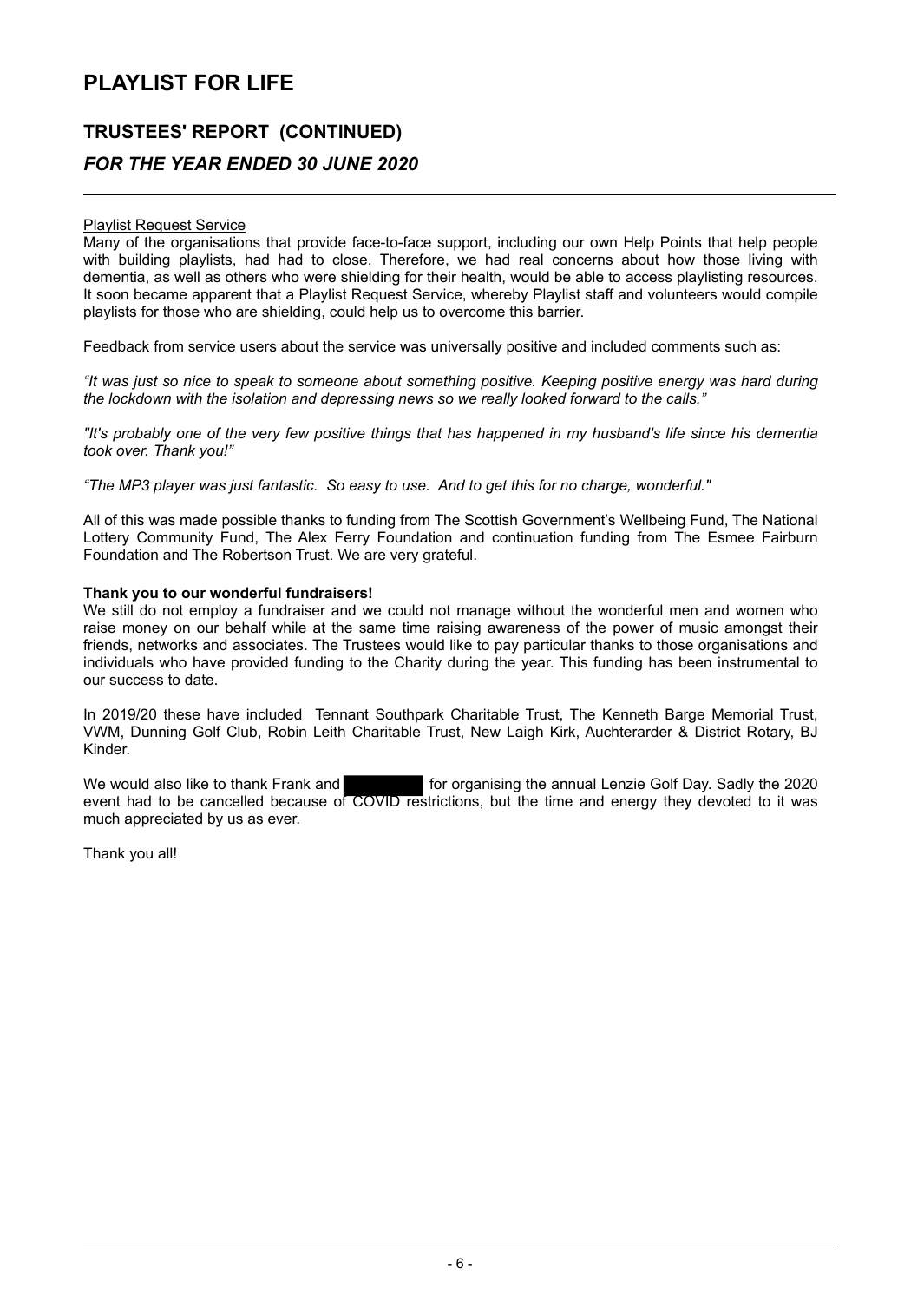### **TRUSTEES' REPORT (CONTINUED)** *FOR THE YEAR ENDED 30 JUNE 2020*

#### **Financial review**

The results for the year are set out in the Accounts.

Income for the year was £713,096 compared to £466,328 in 2018/19. This was mainly due to the income from the National Lottery Community Fund. Although we saw a loss in income from training and fundraising due to Coronavirus, we were very fortunate to receive additional funding from The Robertson Trust and Esmee Fairbairn to allow us to continue our operations during this challenging period.



Total expenditure for the year was £634,271 compared with £433,797 in 2018/19. The increase of 46% on the prior year is due to the extensive expansion of Playlist for Life. Again this was part of the three-year award from The National Lottery Community Fund.



The charity recorded an 'operating' surplus of £83,333 (2018/19 - £32,531) as reflected in the statement of financial activities. The level of unrestricted Reserves is £190,990 (2019 - £107,657). The surplus on the unrestricted funds was primarily due to the timing of receipt of additional COVID-19 monies within the period March to July that will be utilised as lockdown restrictions continue in the post year end period.

This figure is still in line with the charitys reserves policy and provides the organisation with resilience and the capacity to develop services and initiatives.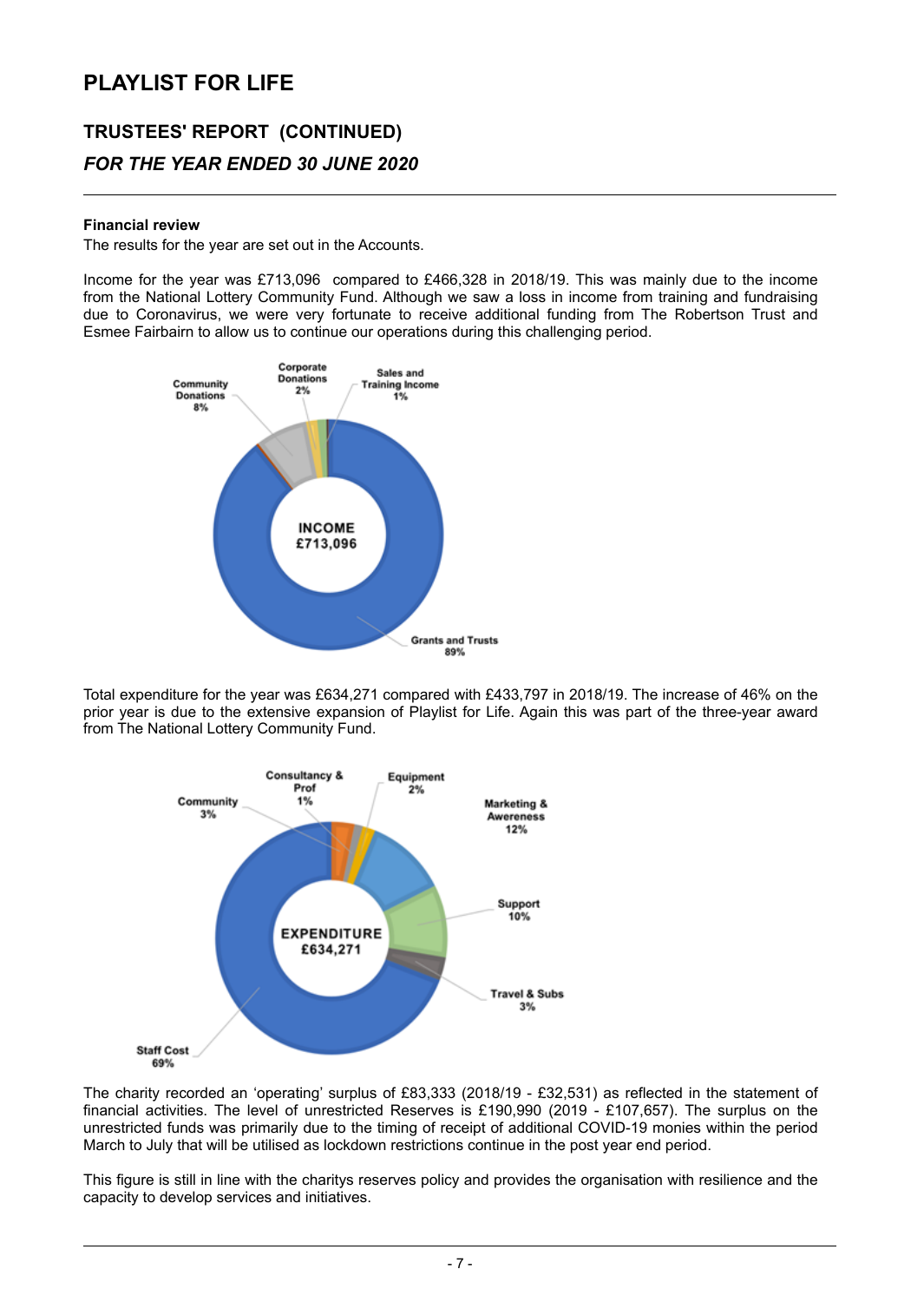### **TRUSTEES' REPORT (CONTINUED)** *FOR THE YEAR ENDED 30 JUNE 2020*

#### **Reserves policy**

The Trustees examine the requirement to retain reserves within the Charity on an annual basis to ensure there are sufficient free unrestricted reserves to safeguard the financial stability of the Charity against unforeseen fluctuations in income levels. The current reserves target has been set at the equivalent to three months unrestricted expenditure, which equates to a target of £60,000. The policy is reviewed on an annual basis to ensure it aligns with the strategic goals and objectives of Playlist for Life.

#### **Investment Policy**

Under the Constitution, the charity has the power to invest any money that the organisation does not immediately require in any investments, securities or properties. As there are few funds for long-term investment the trustees, having regard to the liquidity requirements of operating the charity and to the reserves policy, have operated a policy of keeping available funds in an interest-bearing bank account.

#### **Risk management**

The Directors and Senior Management Team examine the major strategic, business and operational risks which the Charity faces on a regular basis and adopt a risk management strategy which throughout the year comprised:

- an annual Board-level review of the risks which the Charity may face;
- the establishment of systems and procedures to mitigate those risks identified in the plan;
- the implementation of procedures designed to minimise any potential impact on the Charity should any of those risks materialise, and
- monthly reviews of these risks and procedures by the Senior Management Team

### **Organisational Structure**

The Board of Trustees is responsible for providing strategic guidance and leadership. The Board meets six times a year with regular communication occurring between the Chair, the Vice Chair and the Chief Executive on matters requiring decisions between board meetings.

The Board appoints the Chief Executive who is responsible for ensuring that their policies and strategies are followed and for ensuring the operational management of the Charity. A formal staff structure exists below the Chief Executive covering the main activities of operations, marketing & campaigns, and digital & development. There is an established procedure of delegation from the Board to the Chief Executive for the approval of commitments and payments within the parameters of an annually approved operating budget.

#### **Key Management Personnel Remuneration**

The trustees consider Sarah Metcalfe and Michelle Armstrong, to be the key management personnel of the charity. All trustees give their time freely and no trustee remuneration was paid in the year. Details of trustee expenses and related party transactions are disclosed in note 20 to the accounts.

In June, after nearly five years as our CEO, Sarah Metcalfe decided to build on her considerable achievements at Playlist for Life by taking new steps in her career. We wish her the very best in her next adventure.

### **Structure, governance and management**

The charity is a Scottish Charitable Incorporated Organisation, governed by a constitution and controlled by its Trustees. It is a registered charity, number SC044072 and was granted charitable status by The Office of Scottish Charity Regulators on 12 June 2013.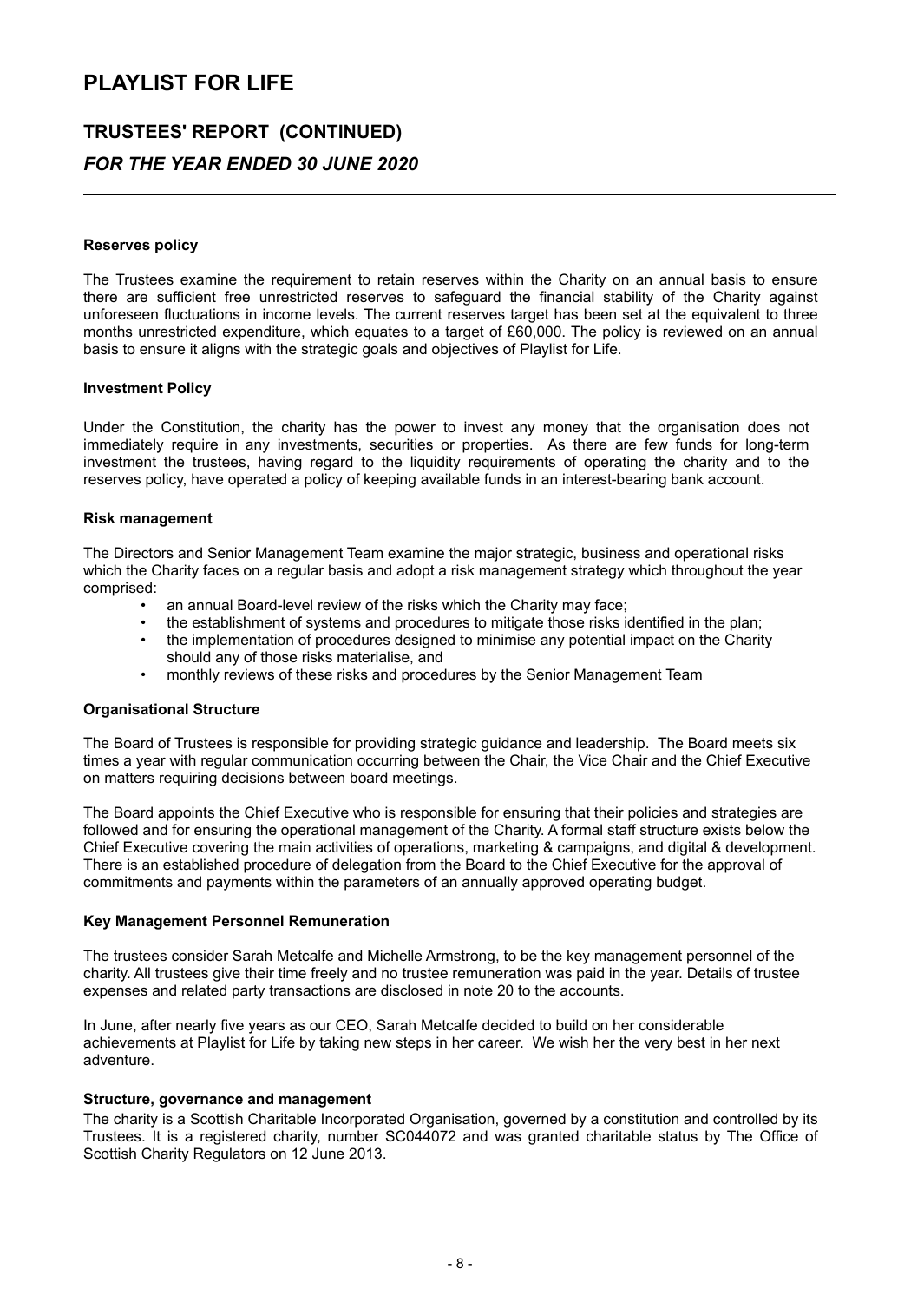### **TRUSTEES' REPORT (CONTINUED)** FOR THE YEAR ENDED 30 JUNE 2020

The trustees who served during the year and up to the date of signature of the financial statements were:

| <b>Honorary President</b>           |
|-------------------------------------|
| Chair (Appointed 16th March 2020)   |
| Vice Chair                          |
| Treasurer                           |
| Secretary (Resigned 10th June 2020) |
| (Resigned 10th June 2020)           |
| (Resigned 26th August 2020)         |
|                                     |
| (Appointed 16th March 2020)         |
| (Appointed 16th March 2020)         |
| (Appointed 26th August 2020)        |
| (Appointed 26th August 2020)        |
|                                     |
|                                     |

The members are eligible for re-election on an annual basis.

| Charity name   | <b>PLAYLIST FOR LIFE SCIO</b> |
|----------------|-------------------------------|
| Charity number | SC044072                      |
|                | .                             |

| Principal and Operational | Unit 1         |
|---------------------------|----------------|
| address                   | 69 Dixon Road  |
|                           | Glasgow        |
|                           | <b>G42 8AT</b> |

In June 2020, after seven years in the chair, our founder Sally Magnusson changed roles in a long-planned move. She continues as an active board member in the role of honorary president. She was succeeded as interim chair by board member Sandra Stark, a health and social care expert and former director of nursing. After five years in post as CEO, Sarah Metcalfe decided move on. The board appointed head of operations Michelle Armstrong as interim executive director.

### **Recruitment and Appointment of Trustees**

There are nine Trustees. The Trustees are elected annually at the Annual General Meeting. New Trustees are approached by existing Trustees and their duties explained to them.

Trustees are recruited as required after regular skills gap analysis and 'forward looks' to ensure the Board has the skills and experience required to deliver the charitable objectives.

### **Trustee Induction and Training**

The induction and training of the Trustees is carried out during their term of service.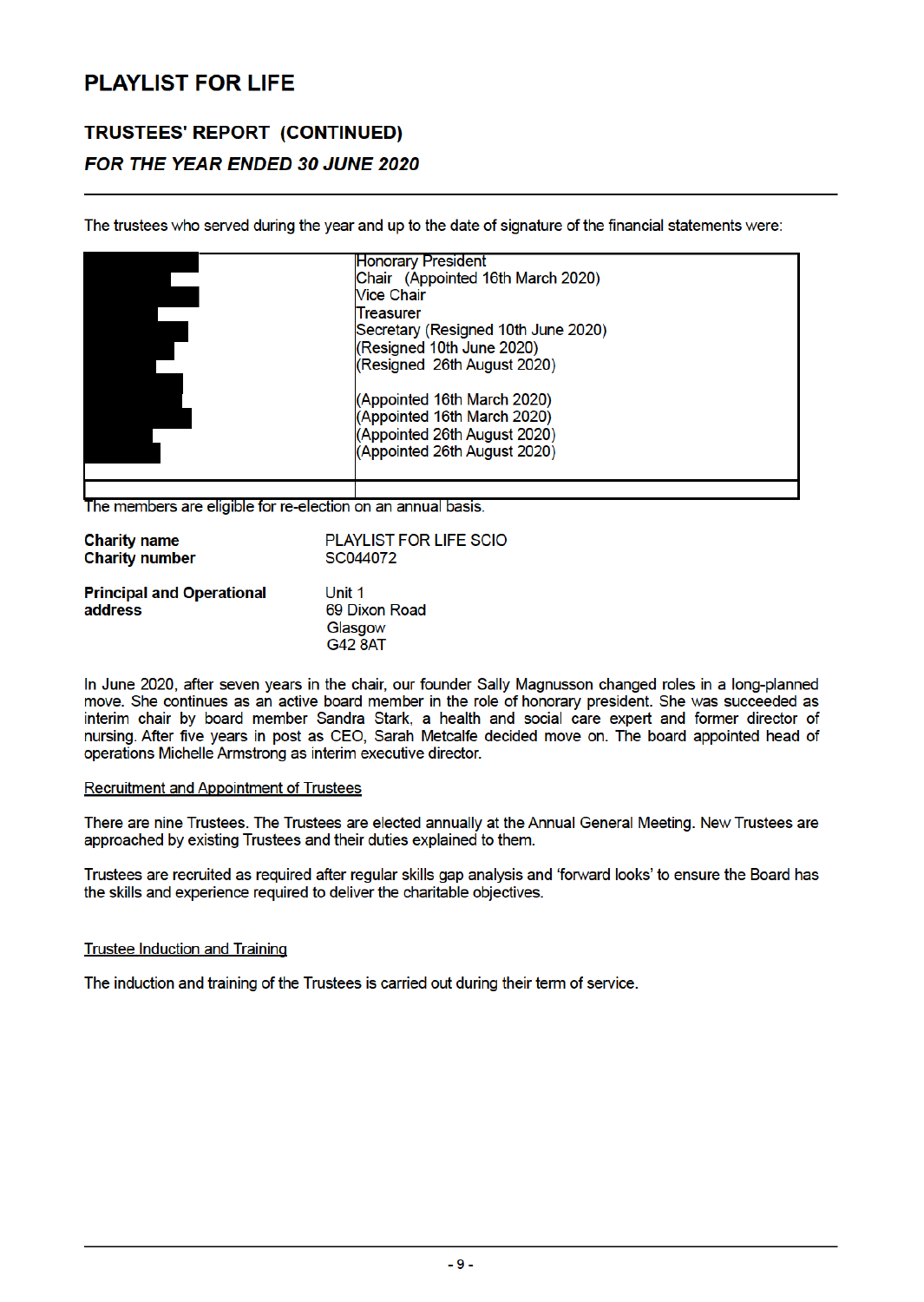### **TRUSTEES' REPORT (CONTINUED)**

### FOR THE YEAR ENDED 30 JUNE 2020

| Auditor                  | <b>Hardie Caldwell LLP</b><br>Citypoint 2<br>25 Tyndrum Street<br>Glasgow<br><b>G4 0JY</b> |
|--------------------------|--------------------------------------------------------------------------------------------|
| <b>Bankers</b>           | Clydesdale Bank<br>64 High Street<br><b>Dunfermline</b><br><b>KY127AS</b>                  |
| Key management personnel | - Chief Executive Officer<br>- Operations Manager                                          |

#### **Statement of Trustees' responsibilities**

The trustees are responsible for preparing the Trustees' Report and the financial statements in accordance with applicable law and United Kingdom Accounting Standards (United Kingdom Generally Accepted Accounting Practice).

The law applicable to charities in Scotland requires the trustees to prepare financial statements for each financial year which give a true and fair view of the state of affairs of the SCIO and of the incoming resources and application of resources of the SCIO for that year.

In preparing these financial statements, the trustees are required to:

- select suitable accounting policies and then apply them consistently;

- observe the methods and principles in the Charities SORP;

- make judgements and estimates that are reasonable and prudent:

- state whether applicable accounting standards have been followed, subject to any material departures disclosed and explained in the financial statements: and

- prepare the financial statements on the going concern basis unless it is inappropriate to presume that the charity will continue in operation.

The trustees are responsible for keeping sufficient accounting records that disclose with reasonable accuracy at any time the financial position of the SCIO and enable them to ensure that the financial statements comply with the Charities and Trustee Investment (Scotland) Act 2005, the Charities Accounts (Scotland) Regulations 2006 (as amended) and the provisions of the trust deed. They are also responsible for safeguarding the assets of the SCIO and hence for taking reasonable steps for the prevention and detection of fraud and other irregularities.

The trustees are responsible for the maintenance and integrity of the charity and financial information included on the SCIO's website. Legislation in the United Kingdom governing the preparation and dissemination of financial statements may differ from legislation in other jurisdictions.

The Trustees' report was approved by the Board of Trustees.



Trustee Dated: 16 March 2021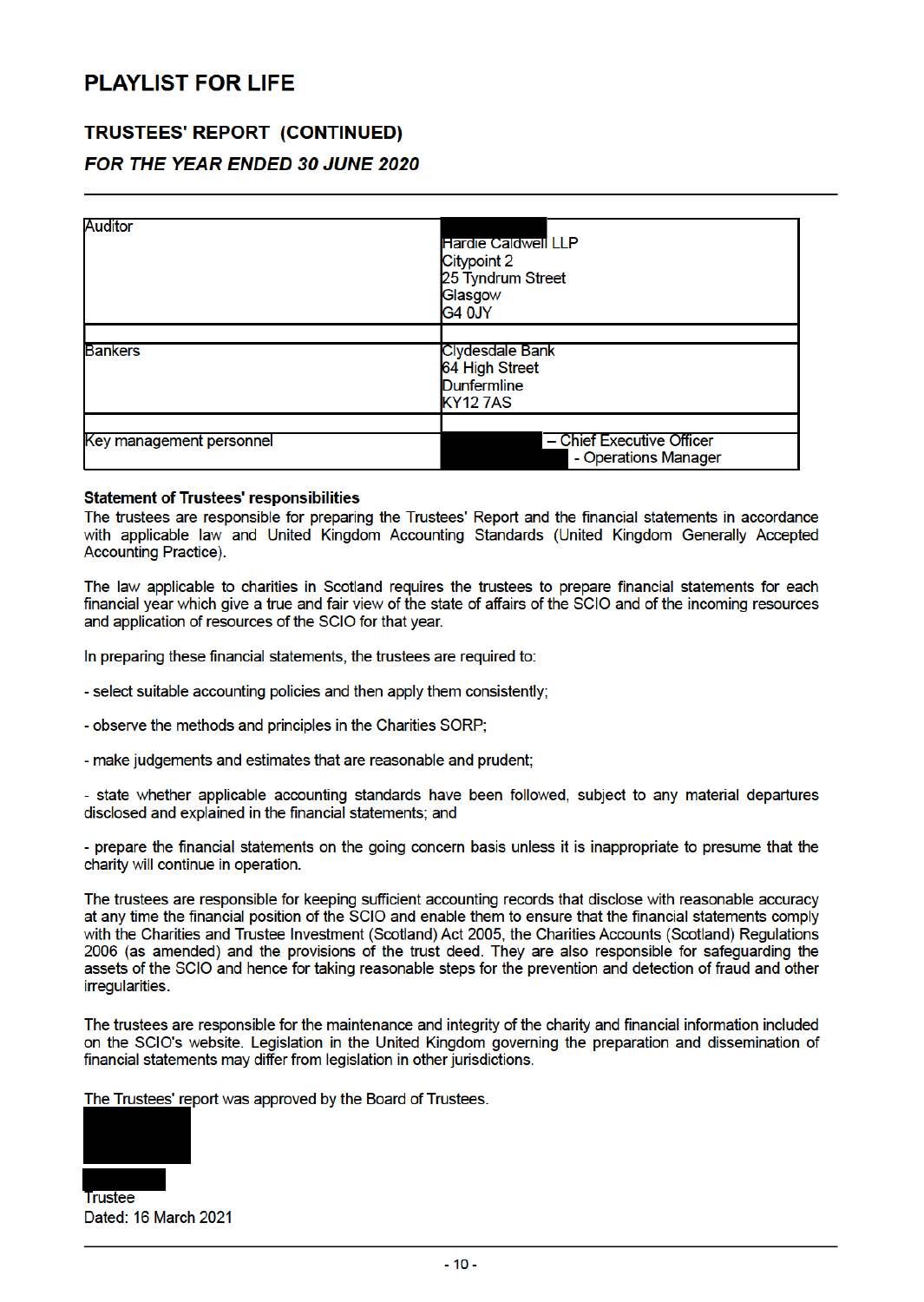### **INDEPENDENT AUDITOR'S REPORT**

### **TO THE TRUSTEES OF PLAYLIST FOR LIFE**

### **Opinion**

We have audited the financial statements of Playlist for Life (the 'SCIO') for the year ended 30 June 2020 which comprise the statement of financial activities, the balance sheet, the statement of cash flows and the notes to the financial statements, including a summary of significant accounting policies. The financial reporting framework that has been applied in their preparation is applicable law and United Kingdom Accounting Standards, including FRS 102 *The Financial Reporting Standard applicable in the UK and Republic of Ireland* (United Kingdom Generally Accepted Accounting Practice).

In our opinion, the financial statements:

- give a true and fair view of the state of the charity's affairs as at 30 June 2020 and of its incoming resources and application of resources, for the year then ended;
- have been properly prepared in accordance with United Kingdom Generally Accepted Accounting Practice; and
- have been prepared in accordance with the requirements of the Charities and Trustee Investment (Scotland) Act 2005 and regulation 8 of the Charities Accounts (Scotland) Regulations 2006 (as amended).

#### **Basis for opinion**

We conducted our audit in accordance with International Standards on Auditing (UK) (ISAs (UK)) and applicable law. Our responsibilities under those standards are further described in the Auditor's responsibilities for the audit of the financial statements section of our report. We are independent of the SCIO in accordance with the ethical requirements that are relevant to our audit of the financial statements in the UK, including the FRC's Ethical Standard, and we have fulfilled our other ethical responsibilities in accordance with these requirements. We believe that the audit evidence we have obtained is sufficient and appropriate to provide a basis for our opinion.

#### **Conclusions relating to going concern**

We have nothing to report in respect of the following matters in relation to which the ISAs (UK) require us to report to you where:

- the Trustees' use of the going concern basis of accounting in the preparation of the financial statements is not appropriate; or
- the trustees have not disclosed in the financial statements any identified material uncertainties that may cast significant doubt about the SCIO's ability to continue to adopt the going concern basis of accounting for a period of at least twelve months from the date when the financial statements are authorised for issue.

### **Other information**

The other information comprises the information included in the annual report other than the financial statements and our auditor's report thereon. The trustees are responsible for the other information. Our opinion on the financial statements does not cover the other information and we do not express any form of assurance conclusion thereon.

In connection with our audit of the financial statements, our responsibility is to read the other information and, in doing so, consider whether the other information is materially inconsistent with the financial statements or our knowledge obtained in the audit or otherwise appears to be materially misstated. If we identify such material inconsistencies or apparent material misstatements, we are required to determine whether there is a material misstatement in the financial statements or a material misstatement of the other information. If, based on the work we have performed, we conclude that there is a material misstatement of this other information, we are required to report that fact.

We have nothing to report in this regard.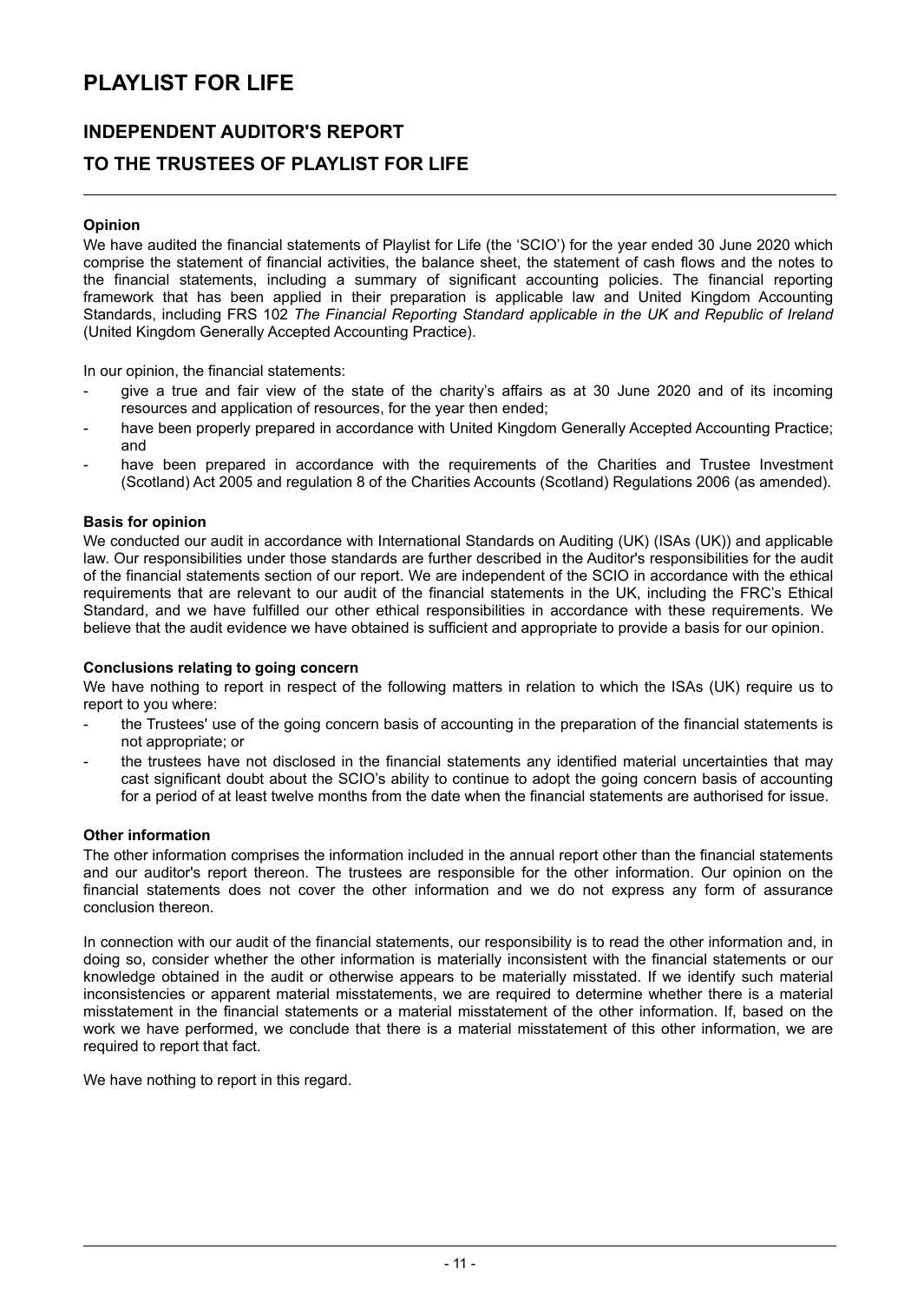### **INDEPENDENT AUDITOR'S REPORT (CONTINUED) TO THE TRUSTEES OF PLAYLIST FOR LIFE**

### **Matters on which we are required to report by exception**

We have nothing to report in respect of the following matters in relation to which the Charities Accounts (Scotland) Regulations 2006 (as amended) require us to report to you if, in our opinion:

- the information given in the financial statements is inconsistent in any material respect with the Trustees' report; or
- proper accounting records have not been kept; or
- the financial statements are not in agreement with the accounting records; or
- we have not received all the information and explanations we require for our audit.

### **Responsibilities of trustees**

As explained more fully in the statement of Trustees' responsibilities, the trustees are responsible for the preparation of the financial statements and for being satisfied that they give a true and fair view, and for such internal control as the trustees determine is necessary to enable the preparation of financial statements that are free from material misstatement, whether due to fraud or error.

In preparing the financial statements, the trustees are responsible for assessing the SCIO's ability to continue as a going concern, disclosing, as applicable, matters related to going concern and using the going concern basis of accounting unless the trustees either intend to cease operations, or have no realistic alternative but to do so.

#### **Auditor's responsibilities for the audit of the financial statements**

We have been appointed as auditor under section 44(1)(c) of the Charities and Trustee Investment (Scotland) Act 2005 and report in accordance with the Act and relevant regulations made or having effect thereunder.

Our objectives are to obtain reasonable assurance about whether the financial statements as a whole are free from material misstatement, whether due to fraud or error, and to issue an auditor's report that includes our opinion. Reasonable assurance is a high level of assurance but is not a guarantee that an audit conducted in accordance with ISAs (UK) will always detect a material misstatement when it exists. Misstatements can arise from fraud or error and are considered material if, individually or in the aggregate, they could reasonably be expected to influence the economic decisions of users taken on the basis of these financial statements.

A further description of our responsibilities for the audit of the financial statements is located on the Financial Reporting Council's website at: https://www.frc.org.uk/auditorsresponsibilities. This description forms part of our auditor's report.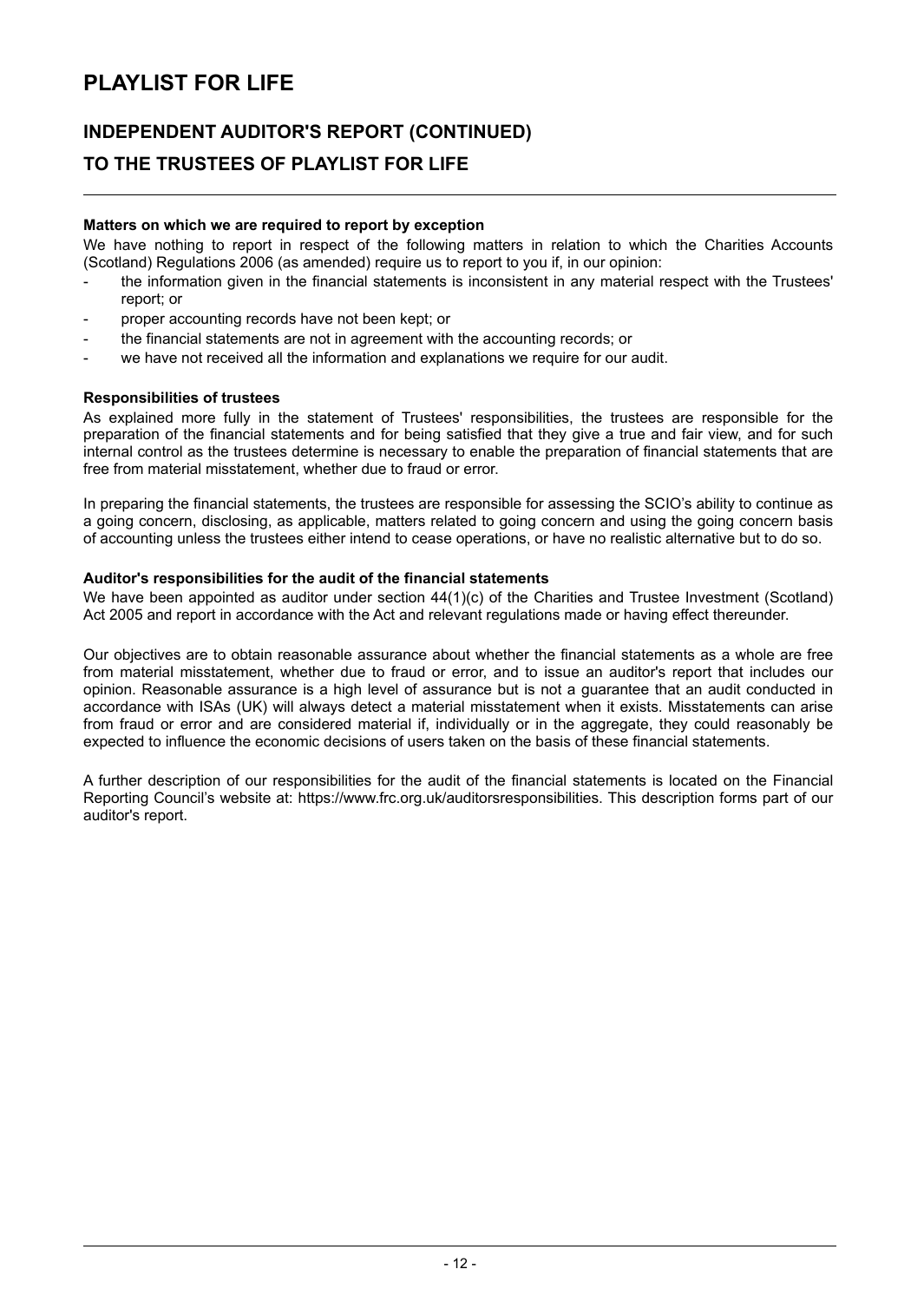### **INDEPENDENT AUDITOR'S REPORT (CONTINUED) TO THE TRUSTEES OF PLAYLIST FOR LIFE**

### **Use of our report**

This report is made solely to the charity's trustees, as a body, in accordance with regulation 10 of the Charities Accounts (Scotland) Regulations 2006. Our audit work has been undertaken so that we might state to the charity's trustees those matters we are required to state to them in an auditors' report and for no other purpose. To the fullest extent permitted by law, we do not accept or assume responsibility to anyone other than the charity and the charity's trustees as a body, for our audit work, for this report, or for the opinions we have formed.



 **(Senior Statutory Auditor) for and on behalf of Hardie Caldwell LLP**  Citypoint 2 25 Tyndrum Street Glasgow G4 0JY

### Dated: 17 March 2021

Hardie Caldwell LLP is eligible for appointment as auditor of the SCIO by virtue of its eligibility for appointment as auditor of a company under of section 1212 of the Companies Act 2006.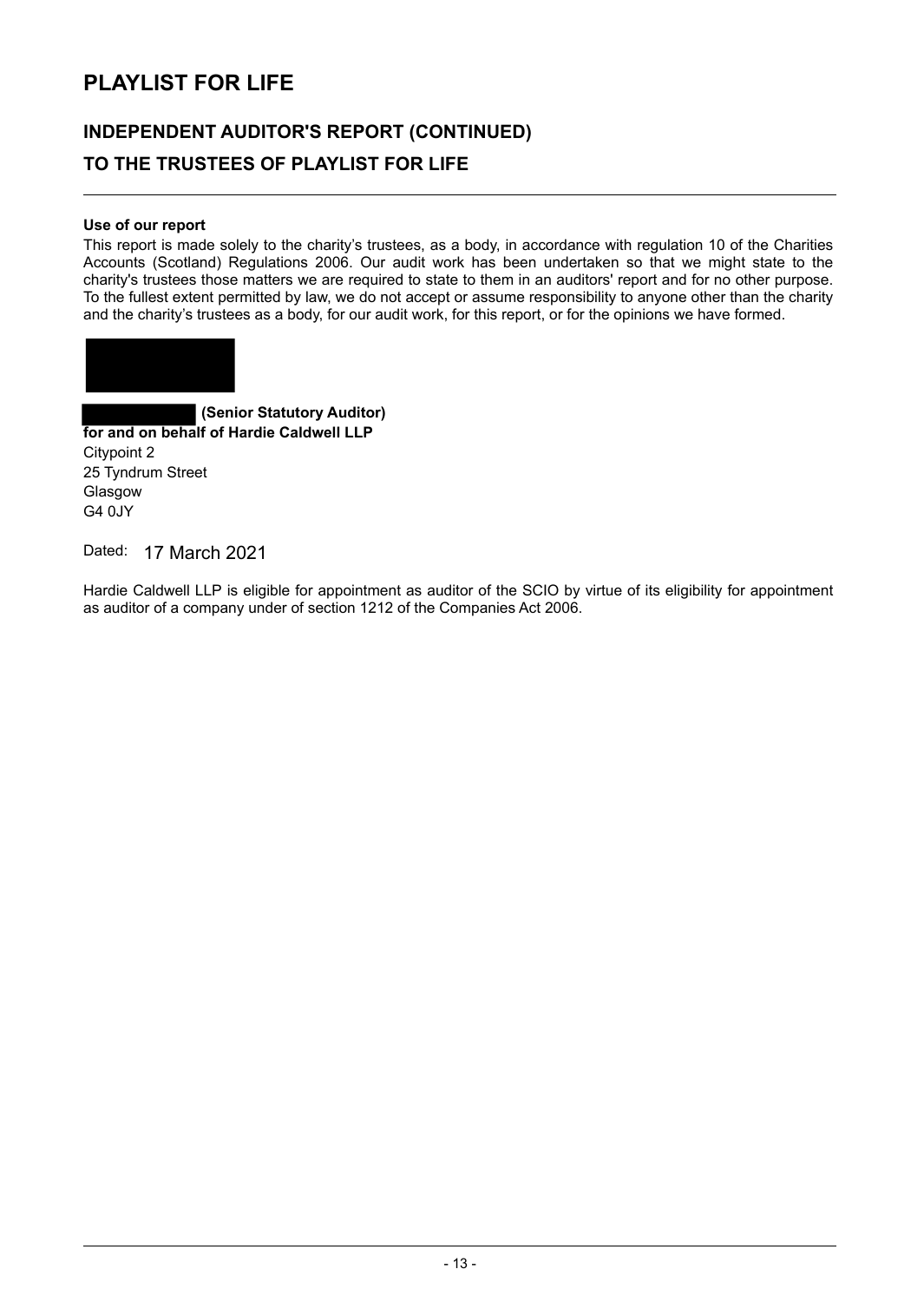### **STATEMENT OF FINANCIAL ACTIVITIES INCLUDING INCOME AND EXPENDITURE ACCOUNT**

### *FOR THE YEAR ENDED 30 JUNE 2020*

### **Current financial year**

|                                                                 |              | <b>Unrestricted</b><br>funds | <b>Restricted</b><br>funds | <b>Total</b> | Total   |
|-----------------------------------------------------------------|--------------|------------------------------|----------------------------|--------------|---------|
|                                                                 |              | 2020                         | 2020                       | 2020         | 2019    |
|                                                                 | <b>Notes</b> | £                            | £                          | £            | £       |
| Income and endowments from:                                     |              |                              |                            |              |         |
| Donations and legacies                                          | $\mathbf 2$  | 65,053                       |                            | 65,053       | 221,249 |
| Charitable activities                                           | 3            | 98,395                       | 547,052                    | 645,447      | 244,396 |
| Investments                                                     | 4            | 1,576                        |                            | 1,576        | 683     |
| Other income                                                    | 5            | 1,020                        |                            | 1,020        |         |
| <b>Total income</b>                                             |              | 166,044                      | 547,052                    | 713,096      | 466,328 |
| <b>Expenditure on:</b>                                          |              |                              |                            |              |         |
| Charitable activities                                           | 6            | 82,711                       | 551,560                    | 634,271      | 433,797 |
|                                                                 |              |                              |                            |              |         |
| Net income/(expenditure) for the year/<br>Net movement in funds |              | 83,333                       | (4,508)                    | 78,825       | 32,531  |
| Fund balances at 1 July 2019                                    |              | 107,657                      | 47,858                     | 155,515      | 122,984 |
| Fund balances at 30 June 2020                                   |              | 190,990                      | 43,350                     | 234,340      | 155,515 |
|                                                                 |              |                              |                            |              |         |

The statement of financial activities includes all gains and losses recognised in the year.

All income and expenditure derive from continuing activities.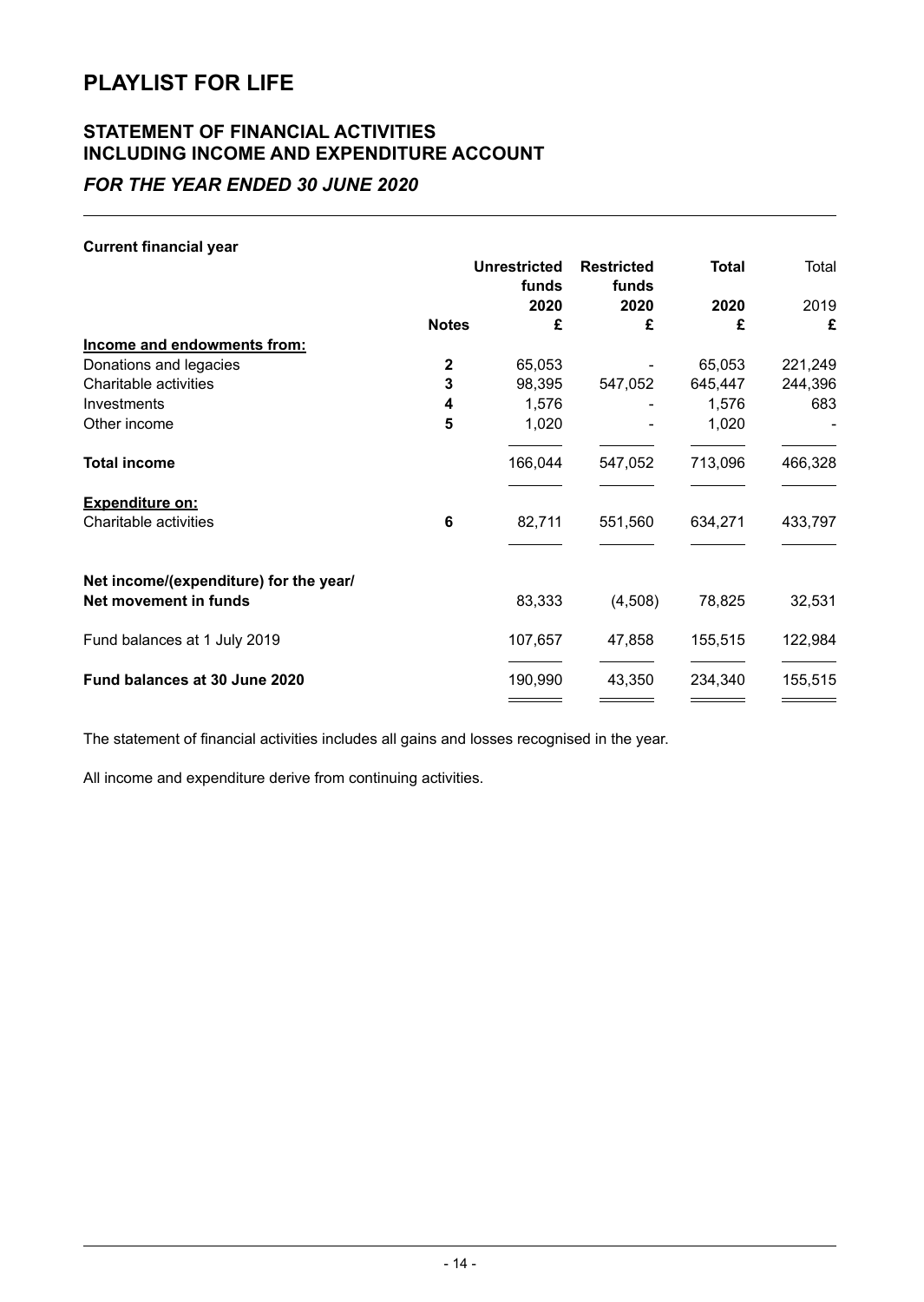### **STATEMENT OF FINANCIAL ACTIVITIES (CONTINUED) INCLUDING INCOME AND EXPENDITURE ACCOUNT**

### *FOR THE YEAR ENDED 30 JUNE 2020*

### **Prior financial year**

|                                                                         |              | <b>Unrestricted</b><br>funds | <b>Restricted</b><br>funds | <b>Total</b> |
|-------------------------------------------------------------------------|--------------|------------------------------|----------------------------|--------------|
|                                                                         |              | 2019                         | 2019                       | 2019         |
|                                                                         | <b>Notes</b> | £                            | £                          | £            |
| Income and endowments from:                                             |              |                              |                            |              |
| Donations and legacies                                                  | $\mathbf 2$  | 221,249                      |                            | 221,249      |
| Charitable activities                                                   | 3            | 80,946                       | 163,450                    | 244,396      |
| Investments                                                             | 4            | 683                          |                            | 683          |
| <b>Total income</b>                                                     |              | 302,878                      | 163,450                    | 466,328      |
| <b>Expenditure on:</b>                                                  |              |                              |                            |              |
| Charitable activities                                                   | 6            | 301,175                      | 132,622                    | 433,797      |
| Gross transfers between funds<br>Net income/(expenditure) for the year/ |              | (435)                        | 435                        |              |
| Net movement in funds                                                   |              | 1,268                        | 31,263                     | 32,531       |
| Fund balances at 1 July 2018                                            |              | 106,389                      | 16,595                     | 122,984      |
| Fund balances at 30 June 2019                                           |              | 107,657                      | 47,858                     | 155,515      |
|                                                                         |              |                              |                            |              |

The statement of financial activities includes all gains and losses recognised in the year.

All income and expenditure derive from continuing activities.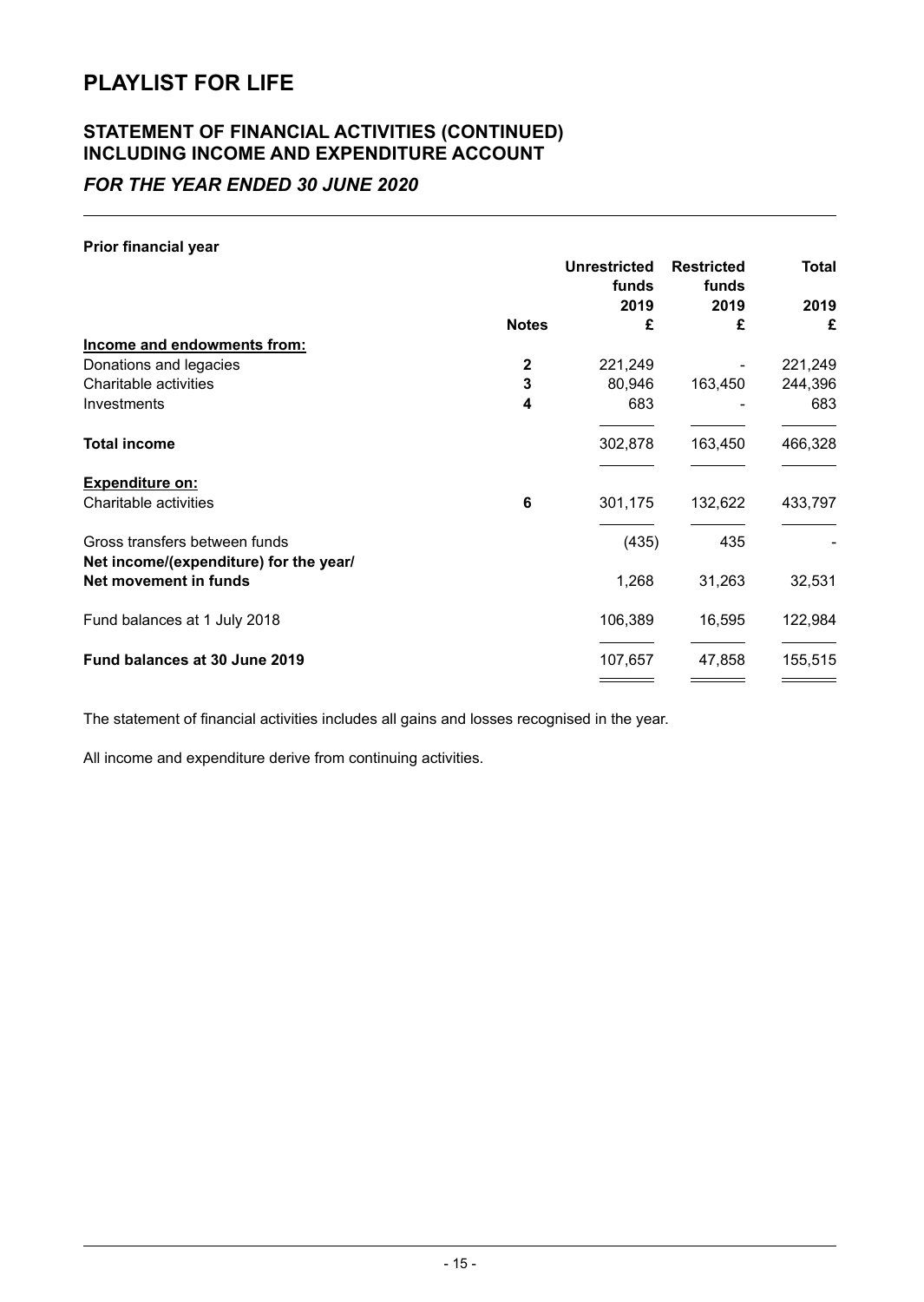### **BALANCE SHEET**

### *AS AT 30 JUNE 2020*

|                                              |              | 2020       |         | 2019     |         |
|----------------------------------------------|--------------|------------|---------|----------|---------|
|                                              | <b>Notes</b> | £          | £       | £        | £       |
| <b>Fixed assets</b>                          |              |            |         |          |         |
| Tangible assets                              | 11           |            | 2,074   |          | 960     |
| Investments                                  | 12           |            | 1       |          |         |
|                                              |              |            | 2,075   |          | 960     |
|                                              |              |            |         |          |         |
| <b>Current assets</b>                        |              |            |         |          |         |
| <b>Stocks</b>                                |              | 844        |         | 1,442    |         |
| <b>Debtors</b>                               | 13           | 21,515     |         | 70,582   |         |
| Cash at bank and in hand                     |              | 344,773    |         | 138,538  |         |
|                                              |              | 367,132    |         | 210,562  |         |
| Creditors: amounts falling due within        |              |            |         |          |         |
| one year                                     | 14           | (134, 867) |         | (56,007) |         |
| Net current assets                           |              |            | 232,265 |          | 154,555 |
|                                              |              |            |         |          |         |
| <b>Total assets less current liabilities</b> |              |            | 234,340 |          | 155,515 |
|                                              |              |            |         |          |         |
| <b>Income funds</b>                          |              |            |         |          |         |
| <b>Restricted funds</b>                      | 16           |            | 43,350  |          | 47,858  |
| Unrestricted funds                           |              |            | 190,990 |          | 107,657 |
|                                              |              |            | 234,340 |          | 155,515 |
|                                              |              |            |         |          |         |

The financial statements were approved by the Trustees on 16 March 2021

| <b>Trustee</b> |  |
|----------------|--|

 $\blacksquare$ 

Ξ



**Trustee Trustee**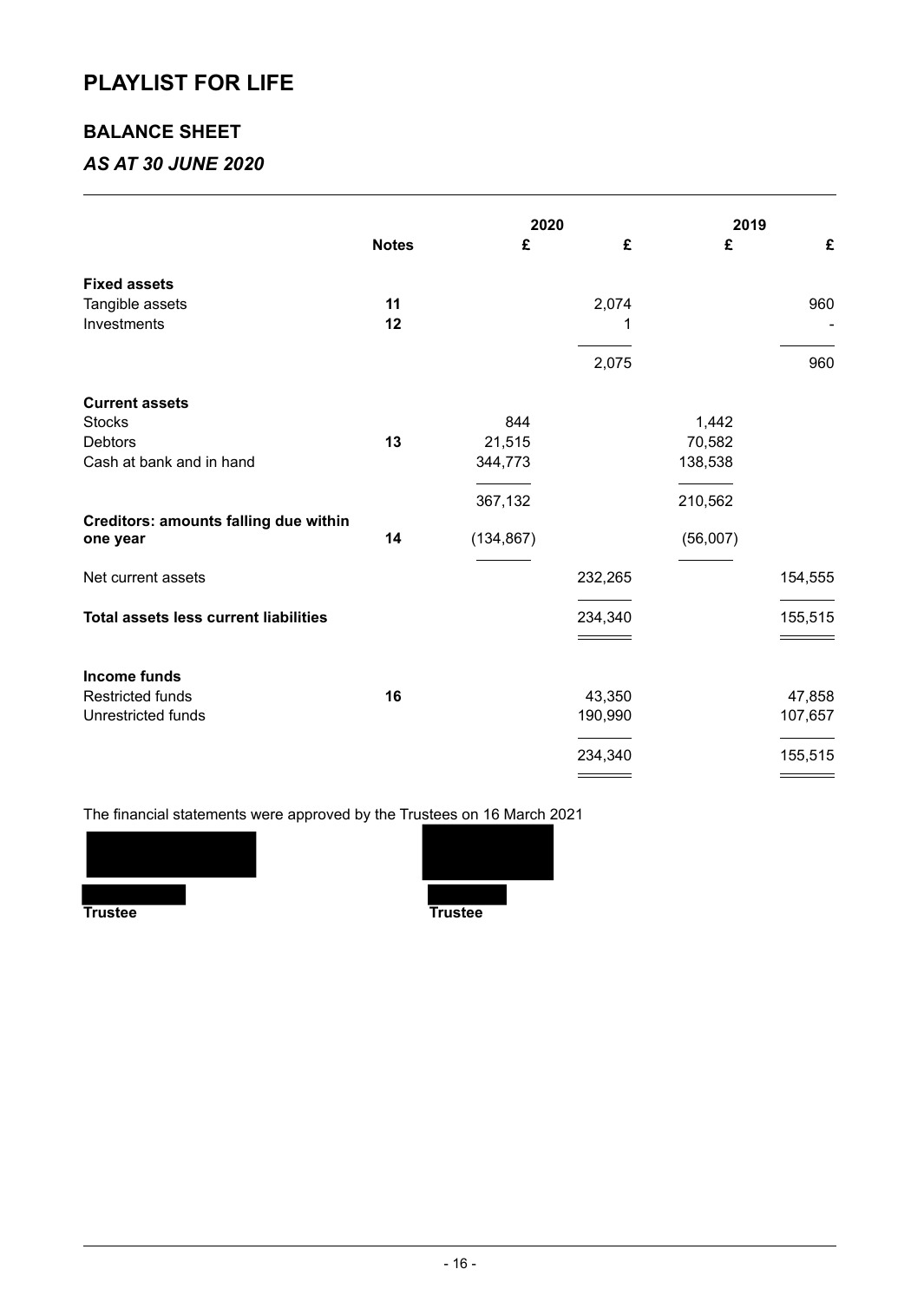### **STATEMENT OF CASH FLOWS**

### *FOR THE YEAR ENDED 30 JUNE 2020*

|                                                |              | 2020    |         | 2019 |         |
|------------------------------------------------|--------------|---------|---------|------|---------|
|                                                | <b>Notes</b> | £       | £       | £    | £       |
| Cash flows from operating activities           |              |         |         |      |         |
| Cash generated from operations                 | 21           |         | 207,058 |      | 25,789  |
| <b>Investing activities</b>                    |              |         |         |      |         |
| Purchase of tangible fixed assets              |              | (2,399) |         |      |         |
| Interest received                              |              | 1,576   |         | 683  |         |
|                                                |              |         |         |      |         |
| Net cash (used in)/generated from              |              |         |         |      |         |
| investing activities                           |              |         | (823)   |      | 683     |
|                                                |              |         |         |      |         |
| Net cash used in financing activities          |              |         |         |      |         |
| Net increase in cash and cash equivalents      |              |         | 206,235 |      | 26,472  |
|                                                |              |         |         |      |         |
| Cash and cash equivalents at beginning of year |              |         | 138,538 |      | 112,066 |
|                                                |              |         |         |      |         |
| Cash and cash equivalents at end of year       |              |         | 344,773 |      | 138,538 |
|                                                |              |         |         |      |         |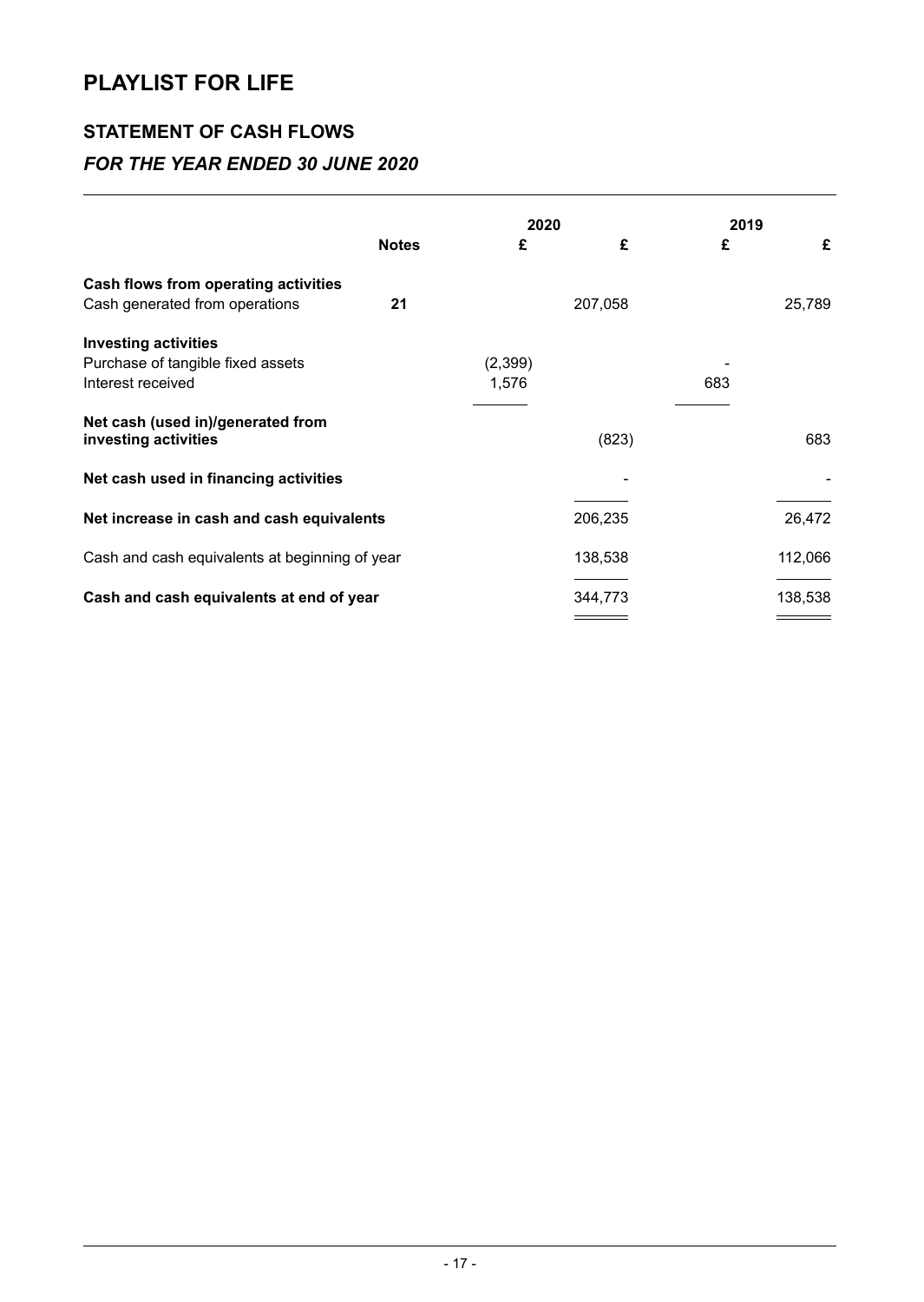### **NOTES TO THE FINANCIAL STATEMENTS** *FOR THE YEAR ENDED 30 JUNE 2020*

#### **1 Accounting policies**

#### **Charity information**

Playlist for Life is a SCIO.

#### **1.1 Accounting convention**

The financial statements have been prepared in accordance with the SCIO's [governing document], the Charities and Trustee Investment (Scotland) Act 2005, the Charities Accounts (Scotland) Regulations 2006 (as amended) and "Accounting and Reporting by Charities: Statement of Recommended Practice applicable to charities preparing their accounts in accordance with the Financial Reporting Standard applicable in the UK and Republic of Ireland (FRS 102) (effective 1 January 2019)". The SCIO is a Public Benefit Entity as defined by FRS 102.

The financial statements are prepared in sterling, which is the functional currency of the SCIO. Monetary amounts in these financial statements are rounded to the nearest £.

#### **1.2 Going concern**

At the time of approving the financial statements, the trustees have a reasonable expectation that the SCIO has adequate resources to continue in operational existence for the foreseeable future. Thus the trustees continue to adopt the going concern basis of accounting in preparing the financial statements.

At the date of approval of the accounts, the Trustees continue to carefully monitor the ongoing impact of Covid-19 and, in conjunction with management, are actively taking all the necessary steps to mitigate any impact the virus may have on the charity.

### **1.3 Charitable funds**

Unrestricted funds are available for use at the discretion of the trustees in furtherance of their charitable objectives unless the funds have been designated for other purposes.

Designated funds are unrestricted funds set aside by the trustees for specific future purposes or projects.

Restricted funds are subject to specific conditions by donors as to how they may be used. The purposes and uses of the restricted funds are set out in the notes to the financial statements.

#### **1.4 Incoming resources**

Income is recognised when the SCIO is legally entitled to it after any performance conditions have been met, the amounts can be measured reliably, and it is probable that income will be received.

Cash donations are recognised on receipt. Other donations are recognised once the SCIO has been notified of the donation, unless performance conditions require deferral of the amount. Income tax recoverable in relation to donations received under Gift Aid or deeds of covenant is recognised at the time of the donation.

Legacies are recognised on receipt or otherwise if the SCIO has been notified of an impending distribution, the amount is known, and receipt is expected. If the amount is not known, the legacy is treated as a contingent asset.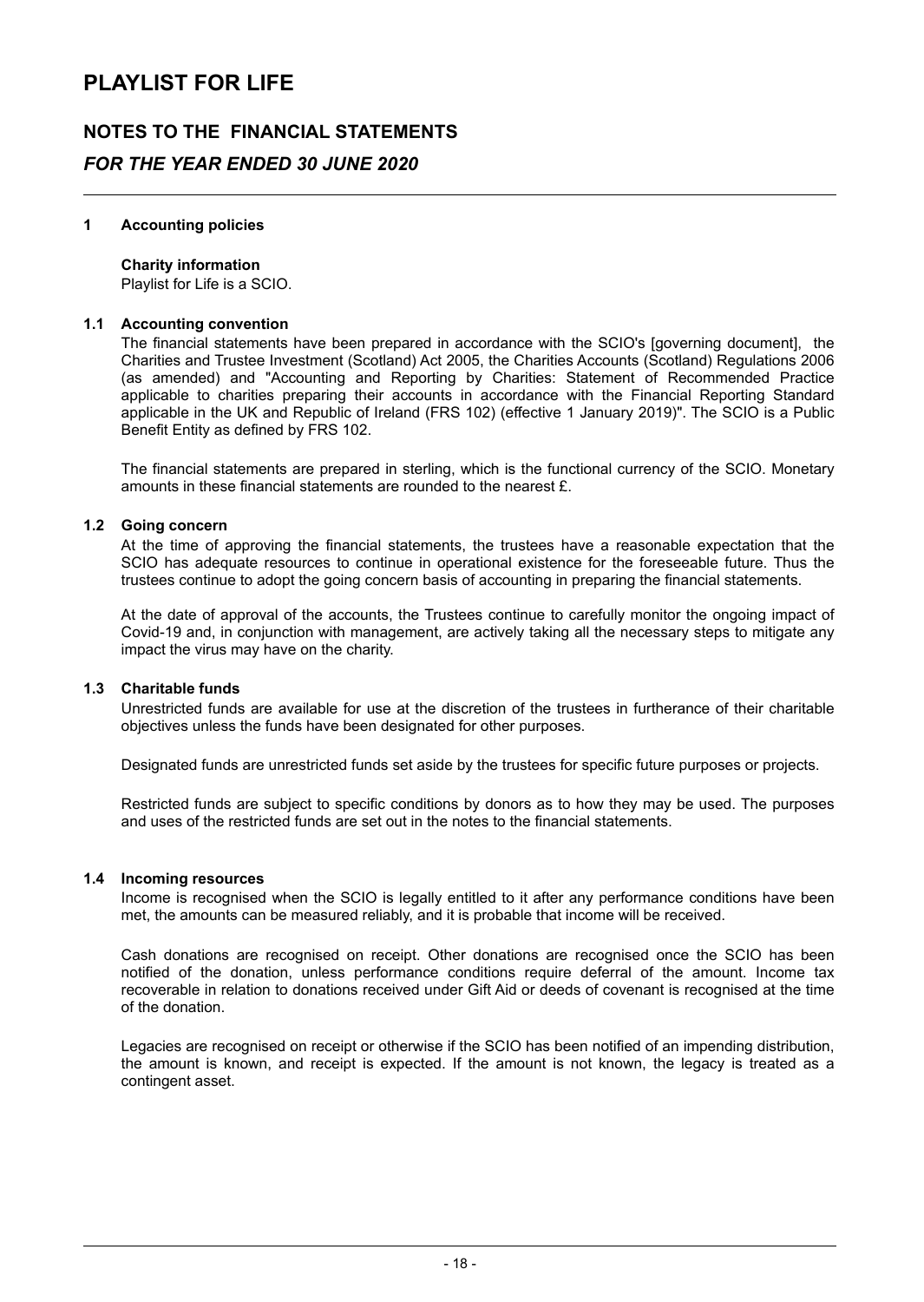### **NOTES TO THE FINANCIAL STATEMENTS (CONTINUED)** *FOR THE YEAR ENDED 30 JUNE 2020*

#### **1 Accounting policies (Continued)**

Donated professional services and donated facilities are recognised as income when the charity has control over the item, any conditions associated with the donated item have been met, the receipt of economic benefit from the use by the charity of the item is probable and that economic benefit can be measured reliably. In accordance with the Charities SORP (FRS 102), the general volunteer time Trustees contribute is not recognised, refer to the Trustees' annual report for more information about their contribution.

On receipt, donated professional services and donated facilities are recognised on the basis of the value of the gift to the charity which is the amount the charity would have been willing to pay to obtain services or facilities of equivalent economic benefit on the open market; a corresponding amount is then recognised in expenditure in the period of receipt.

#### **1.5 Resources expended**

Liabilities are recognised as expenditure as soon as there is a legal or constructive obligation committing the charity to that expenditure. It is probable that settlement will be required and the amount of the obligation can be measured reliably.

All expenditure is accounted for on an accruals basis. All expenses including support costs and governance costs are allocated or apportioned to the applicable expenditure headings. For more information on this attribution refer to note 6.

Support costs are those functions that assist the work of the charity but do not directly undertake charitable activities. Support costs include office costs, payroll and governance costs and are incurred directly in support of expenditure on the objectives of the charity. The basis on which support costs have been allocated, either on a direct basis or as an apportionment of time spent are set out in note 7.

### **1.6 Tangible fixed assets**

Tangible fixed assets are initially measured at cost and subsequently measured at cost or valuation, net of depreciation and any impairment losses. Assets in excess of £1,000 are capitalised.

Depreciation is recognised so as to write off the cost or valuation of assets less their residual values over their useful lives on the following bases:

Computer Equipment 33 1/3 % Straight Line

The gain or loss arising on the disposal of an asset is determined as the difference between the sale proceeds and the carrying value of the asset, and is recognised in net income/(expenditure) for the year.

#### **1.7 Fixed asset investments**

Fixed asset investments are initially measured at transaction price excluding transaction costs, and are subsequently measured at fair value at each reporting date. Changes in fair value are recognised in net income/(expenditure) for the year. Transaction costs are expensed as incurred.

A subsidiary is an entity controlled by the SCIO. Control is the power to govern the financial and operating policies of the entity so as to obtain benefits from its activities.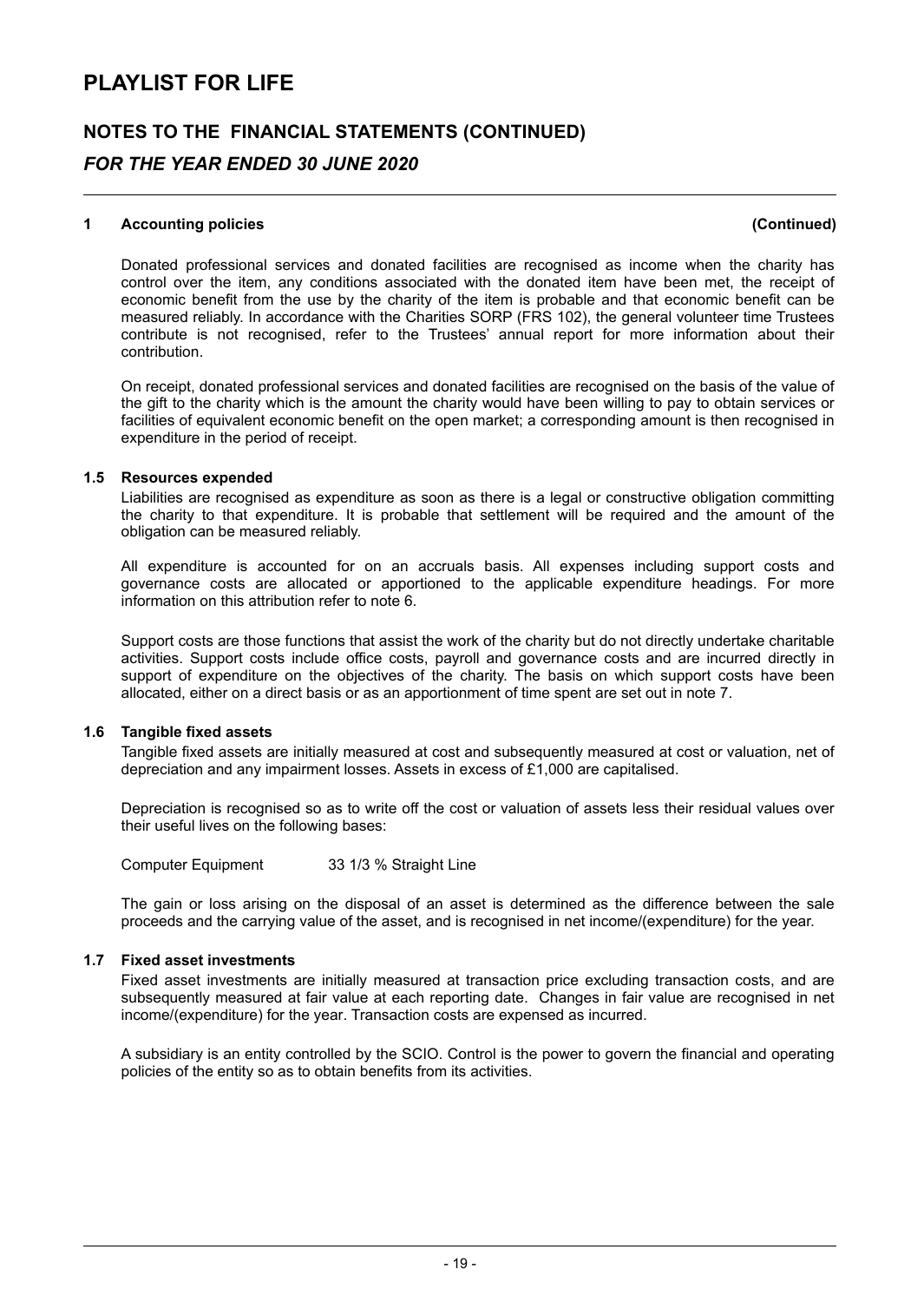### **NOTES TO THE FINANCIAL STATEMENTS (CONTINUED)**

### *FOR THE YEAR ENDED 30 JUNE 2020*

### **1 Accounting policies (Continued)**

### **1.8 Stocks**

Stocks are stated at the lower of cost and estimated selling price less costs to complete and sell. Cost comprises direct materials and, where applicable, direct labour costs and those overheads that have been incurred in bringing the stocks to their present location and condition. Items held for distribution at no or nominal consideration are measured the lower of replacement cost and cost.

Net realisable value is the estimated selling price less all estimated costs of completion and costs to be incurred in marketing, selling and distribution.

#### **1.9 Cash and cash equivalents**

Cash and cash equivalents include cash in hand, deposits held at call with banks, other short-term liquid investments with original maturities of three months or less, and bank overdrafts. Bank overdrafts are shown within borrowings in current liabilities.

#### **1.10 Financial instruments**

The SCIO has elected to apply the provisions of Section 11 'Basic Financial Instruments' and Section 12 'Other Financial Instruments Issues' of FRS 102 to all of its financial instruments.

Financial instruments are recognised in the SCIO's balance sheet when the SCIO becomes party to the contractual provisions of the instrument.

Financial assets and liabilities are offset, with the net amounts presented in the financial statements, when there is a legally enforceable right to set off the recognised amounts and there is an intention to settle on a net basis or to realise the asset and settle the liability simultaneously.

#### *Basic financial assets*

Basic financial assets, which include debtors and cash and bank balances, are initially measured at transaction price including transaction costs and are subsequently carried at amortised cost using the effective interest method unless the arrangement constitutes a financing transaction, where the transaction is measured at the present value of the future receipts discounted at a market rate of interest. Financial assets classified as receivable within one year are not amortised.

#### *Basic financial liabilities*

Basic financial liabilities, including creditors and bank loans are initially recognised at transaction price unless the arrangement constitutes a financing transaction, where the debt instrument is measured at the present value of the future payments discounted at a market rate of interest. Financial liabilities classified as payable within one year are not amortised.

Debt instruments are subsequently carried at amortised cost, using the effective interest rate method.

Trade creditors are obligations to pay for goods or services that have been acquired in the ordinary course of operations from suppliers. Amounts payable are classified as current liabilities if payment is due within one year or less. If not, they are presented as non-current liabilities. Trade creditors are recognised initially at transaction price and subsequently measured at amortised cost using the effective interest method.

#### *Derecognition of financial liabilities*

Financial liabilities are derecognised when the SCIO's contractual obligations expire or are discharged or cancelled.

### **1.11 Pensions**

Playlist for Life pays contributions into employees' personal pension plans. Pension costs are included within outgoing resources in the year in which they are incurred.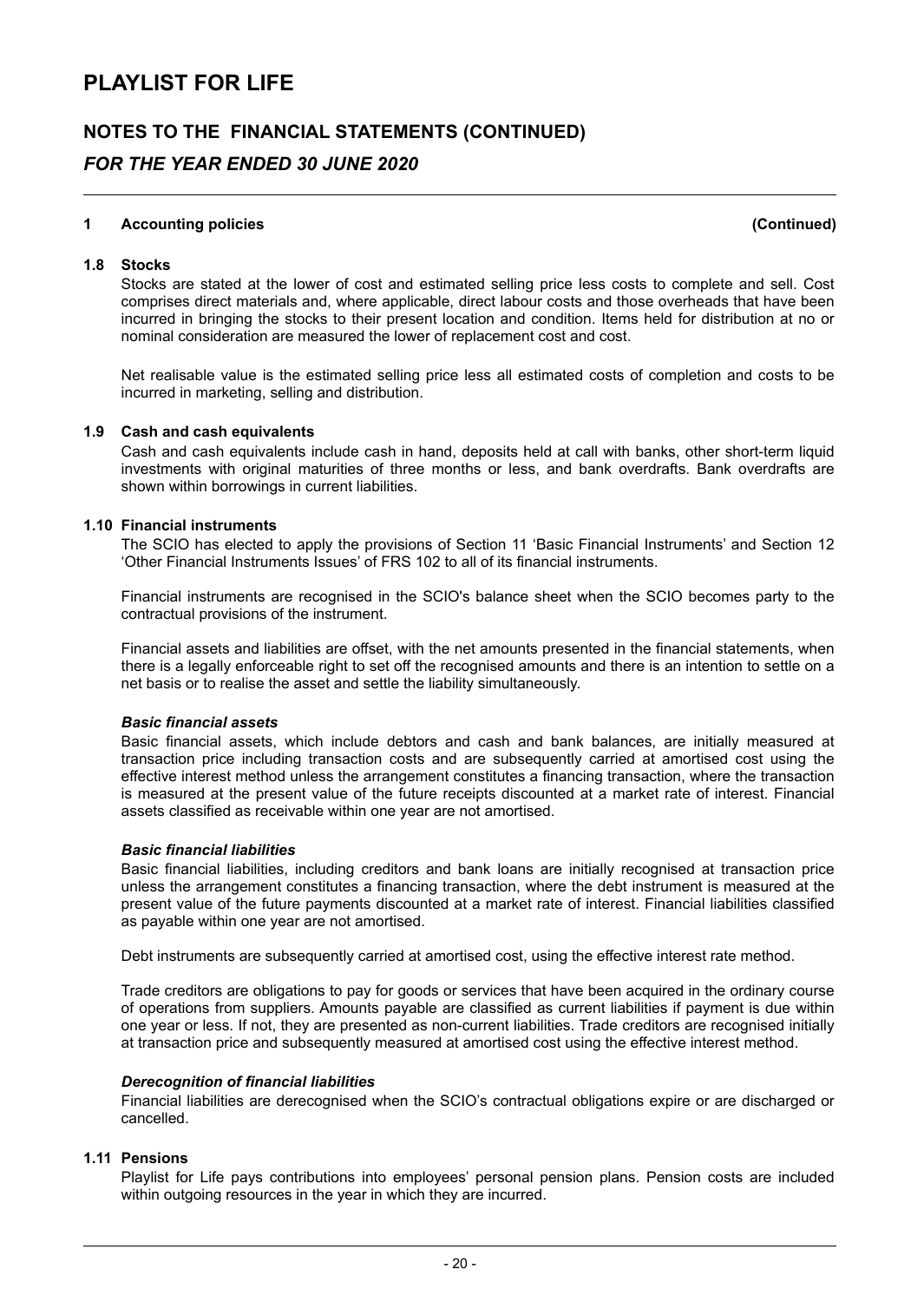### **NOTES TO THE FINANCIAL STATEMENTS (CONTINUED)** *FOR THE YEAR ENDED 30 JUNE 2020*

#### **2 Donations and legacies**

|                     | <b>Total</b><br>2020<br>£ | <b>Total</b><br>2019<br>£ |
|---------------------|---------------------------|---------------------------|
| Donations and gifts | 65,053                    | 221,249                   |

Donations in kind amounting to £nil (2019 - £42,367) are included in donations and gifts which is in relation to google and facebook advertising costs.

### **3 Charitable activities**

|                         | <b>Total</b><br>2020<br>£ | <b>Total</b><br>2019<br>£ |
|-------------------------|---------------------------|---------------------------|
| Grants                  | 636,312                   | 210,791                   |
| Training                | 9,135                     | 33,605                    |
|                         | 645,447                   | 244,396                   |
|                         |                           |                           |
| Analysis by fund        |                           |                           |
| Unrestricted funds      | 98,395                    | 80,946                    |
| <b>Restricted funds</b> | 547,052                   | 163,450                   |
|                         | 645,447                   | 244,396                   |
|                         |                           |                           |

#### **4 Investments**

|                                  | <b>Total</b><br>2020<br>£ | <b>Total</b><br>2019<br>£ |
|----------------------------------|---------------------------|---------------------------|
| Gift Aid from trading subsidiary | 760                       | ۰                         |
| Interest receivable              | 816                       | 683                       |
|                                  | 1,576                     | 683                       |

### **5 Other income**

|                      | <b>Total</b><br>2020<br>£ | <b>Total</b><br>2019<br>£ |
|----------------------|---------------------------|---------------------------|
| Job Retention Scheme | 1,020                     | -                         |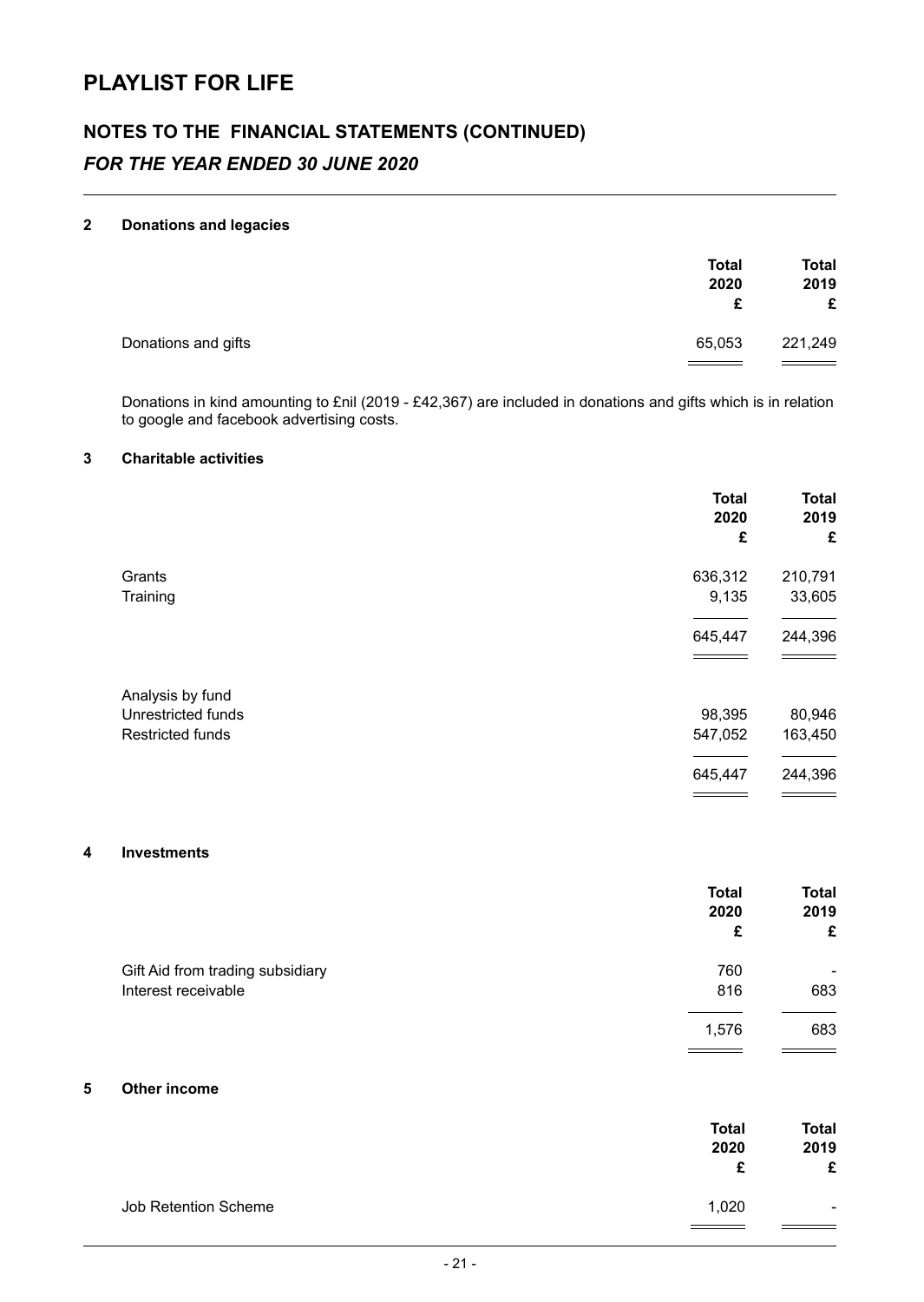### **NOTES TO THE FINANCIAL STATEMENTS (CONTINUED)** *FOR THE YEAR ENDED 30 JUNE 2020*

#### **5 Other income (Continued)**

### **6 Charitable activities**

**For the year ended 30 June 2020**

|                                                                               | <b>Promotion</b><br>of personal<br>playlists | Total   | <b>Promotion</b><br>of personal<br>playlists | <b>Research and</b><br><b>Development</b> | <b>Total</b>     |
|-------------------------------------------------------------------------------|----------------------------------------------|---------|----------------------------------------------|-------------------------------------------|------------------|
|                                                                               | 2020                                         | 2020    | 2019                                         | 2019                                      | 2019             |
|                                                                               | £                                            | £       | £                                            | £                                         | £                |
| Staff costs                                                                   | 410,016                                      | 410,016 | 245,274                                      |                                           | 245,274          |
| Depreciation and impairment                                                   | 1,285                                        | 1,285   | 1,643                                        |                                           | 1,643            |
| Community costs                                                               | 20,476                                       | 20,476  | 10,721                                       |                                           | 10,721           |
| Consultancy & Professional costs                                              | 7,359                                        | 7,359   | 20,148                                       |                                           | 20,148           |
| App & Development costs                                                       |                                              |         | 18,390                                       | (20,000)                                  | (1,610)          |
| Marketing & Awareness                                                         | 72,241                                       | 72,241  | 63,685                                       |                                           | 63,685           |
| Equipment                                                                     | 11,259                                       | 11,259  | 5,248                                        |                                           | 5,248            |
| <b>Travel &amp; Subsistence</b>                                               | 20,384                                       | 20,384  | 20,287                                       |                                           | 20,287           |
|                                                                               | 543,020                                      | 543,020 | 385,396                                      | (20,000)                                  | 365,396          |
| Share of support costs (see note 7)<br>Share of governance costs (see note 7) | 87,711                                       | 87,711  | 66,601                                       |                                           | 66,601           |
|                                                                               | 3,540                                        | 3,540   | 1,800                                        |                                           | 1,800            |
|                                                                               | 634,271                                      | 634,271 | 453,797                                      | (20,000)                                  | 433,797          |
| Analysis by fund                                                              |                                              |         |                                              |                                           |                  |
| Unrestricted funds                                                            | 82,711                                       | 82,711  | 321,175                                      |                                           | (20,000) 301,175 |
| <b>Restricted funds</b>                                                       | 551,560                                      | 551,560 | 132,622                                      |                                           | 132,622          |
|                                                                               | 634,271                                      | 634,271 | 453,797                                      |                                           | (20,000) 433,797 |
|                                                                               |                                              |         |                                              |                                           |                  |

Donations in kind amounting to £nil (2019 - £42,367) are included in marketing costs and awareness which is in relation to google and facebook advertising costs.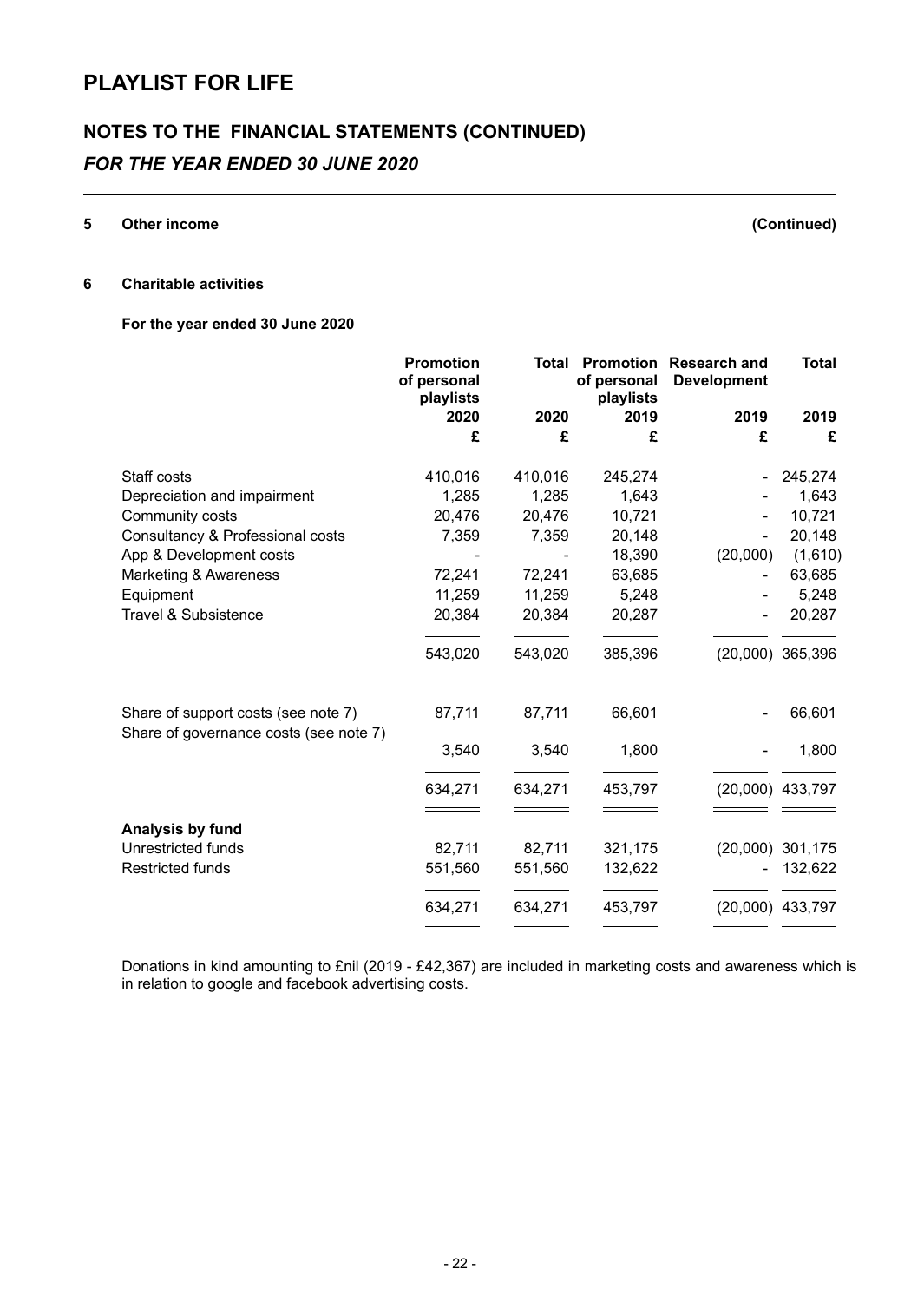### **NOTES TO THE FINANCIAL STATEMENTS (CONTINUED)** *FOR THE YEAR ENDED 30 JUNE 2020*

#### **7 Support costs**

### **For the year ended 30 June 2020**

|                                | costs  | <b>Support Governance</b><br>costs | 2020   | 2019   | <b>Basis of</b><br>allocation |
|--------------------------------|--------|------------------------------------|--------|--------|-------------------------------|
|                                | £      | £                                  | £      | £      |                               |
| Staff costs                    | 28,345 |                                    | 28,345 | 27.318 | <b>Direct Allocation</b>      |
| Stationery, Postage & Printing | 7,106  |                                    | 7,106  |        | 8,512 Direct allocation       |
| Recruitment and Training       | 4,456  |                                    | 4,456  |        | 1,714 Direct allocation       |
| Telephone                      | 2,625  |                                    | 2,625  | 3.231  | Direct allocation             |
| Insurance                      | 2,023  |                                    | 2,023  | 1.351  | Direct allocation             |
| <b>IT Costs</b>                |        |                                    |        | 35     | Direct allocation             |
| <b>Rent/Premises</b>           | 34,614 |                                    | 34,614 | 20,733 | Direct allocation             |
| <b>Sundries</b>                | 4,383  |                                    | 4,383  | 2.956  | Direct allocation             |
| <b>Bank Charges</b>            | 337    |                                    | 337    | 751    | Direct allocation             |
| <b>Venue Hire</b>              | 3,822  |                                    | 3,822  |        | Direct allocation             |
| Audit fees                     |        | 3,540                              | 3,540  |        | Governance                    |
| Independent Examination fees   |        |                                    |        | 1,800  | Governance                    |
|                                | 87,711 | 3,540                              | 91,251 | 68,401 |                               |
|                                |        |                                    |        |        |                               |

#### **For the year ended 30 June 2019**

|                                | costs  | <b>Support Governance</b><br>costs | 2019   | <b>Basis of</b><br>allocation |
|--------------------------------|--------|------------------------------------|--------|-------------------------------|
|                                | £      | £                                  | £      |                               |
| Staff costs                    | 27,318 | $\overline{\phantom{a}}$           | 27,318 | <b>Direct Allocation</b>      |
| Stationery, Postage & Printing | 8,512  | $\overline{\phantom{a}}$           | 8,512  | Direct allocation             |
| Recruitment and Training       | 1,714  |                                    | 1,714  | Direct allocation             |
| Telephone                      | 3,231  | ۰                                  | 3,231  | Direct allocation             |
| Insurance                      | 1,351  |                                    | 1,351  | Direct allocation             |
| <b>IT Costs</b>                | 35     |                                    | 35     | Direct allocation             |
| Rent/Premises                  | 20,733 | $\overline{\phantom{a}}$           | 20,733 | Direct allocation             |
| Sundries                       | 2,956  |                                    | 2,956  | Direct allocation             |
| <b>Bank Charges</b>            | 751    |                                    | 751    | Direct allocation             |
| Independent Examination fees   |        | 1,800                              | 1,800  | Governance                    |
|                                |        |                                    |        |                               |
|                                | 66,601 | 1,800                              | 68,401 |                               |
|                                |        |                                    |        |                               |

The charity initially identifies the costs of its support functions. It then identifies those costs which relate to the governance function. Refer to the table above for the basis of apportionment and the analysis of support and governance costs.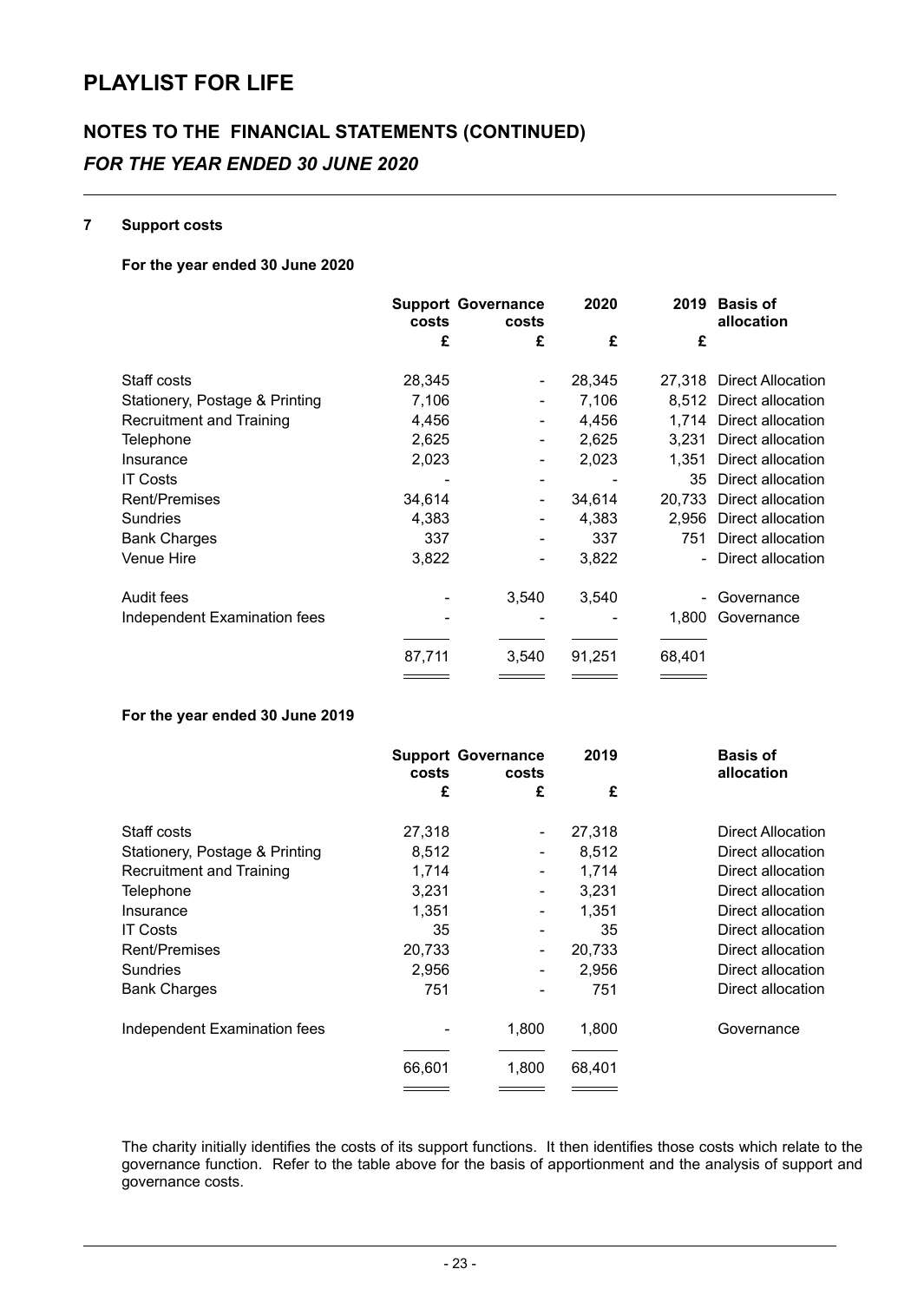### **NOTES TO THE FINANCIAL STATEMENTS (CONTINUED)** *FOR THE YEAR ENDED 30 JUNE 2020*

#### **8 Trustees**

None of the trustees (or any persons connected with them) received any remuneration or benefits from the SCIO during the year.

Travel and subsistence costs amounting to £nil were paid in respect of one member of the board of trustees (2019 : £nil in respect of one board member).

No member or other person related to the charity had any personal interest in any contract or transaction entered into by the charity during the year, other than Balfour Manson who received £2,676 (2019: £2,160 for legal fees and Thomson Cooper Accountants who received £2,456 (2019 - £6,328). Shona Brown, a trustee, is a partner of Balfour Manson and Fiona Haro, a trustee, is a partner of Thomson Cooper Accountants.

#### **9 Employees**

#### **Number of employees**

The average monthly number of employees during the year was:

|                         | 2020<br><b>Number</b> | 2019<br><b>Number</b> |
|-------------------------|-----------------------|-----------------------|
| Core                    | 15                    | 9                     |
| <b>Employment costs</b> | 2020<br>£             | 2019<br>£             |
| Wages and salaries      | 388,474               | 243,691               |
| Social security costs   | 35,375                | 19,098                |
| Other pension costs     | 14,512                | 9,803                 |
|                         | 438,361               | 272,592               |
|                         |                       |                       |

The total employee benefits of key management personnel remuneration totalled £97,308 (2019: £92,985)

The charity was liable for contributions to employees' personal pension plans totalling £14,512 (2019: £9,803) in the year. At 30 June 2020 outstanding contributions totalled £3,380 (2019: £1,299).

Pension costs are allocated to activities in proportion to the related staff costs incurred.

There were no employees whose annual remuneration was £60,000 or more.

#### **10 Taxation**

As a charity, Playlist for Life SCIO is exempt from tax on income and gains arising from its charitable activities. No tax charges have arisen in the period.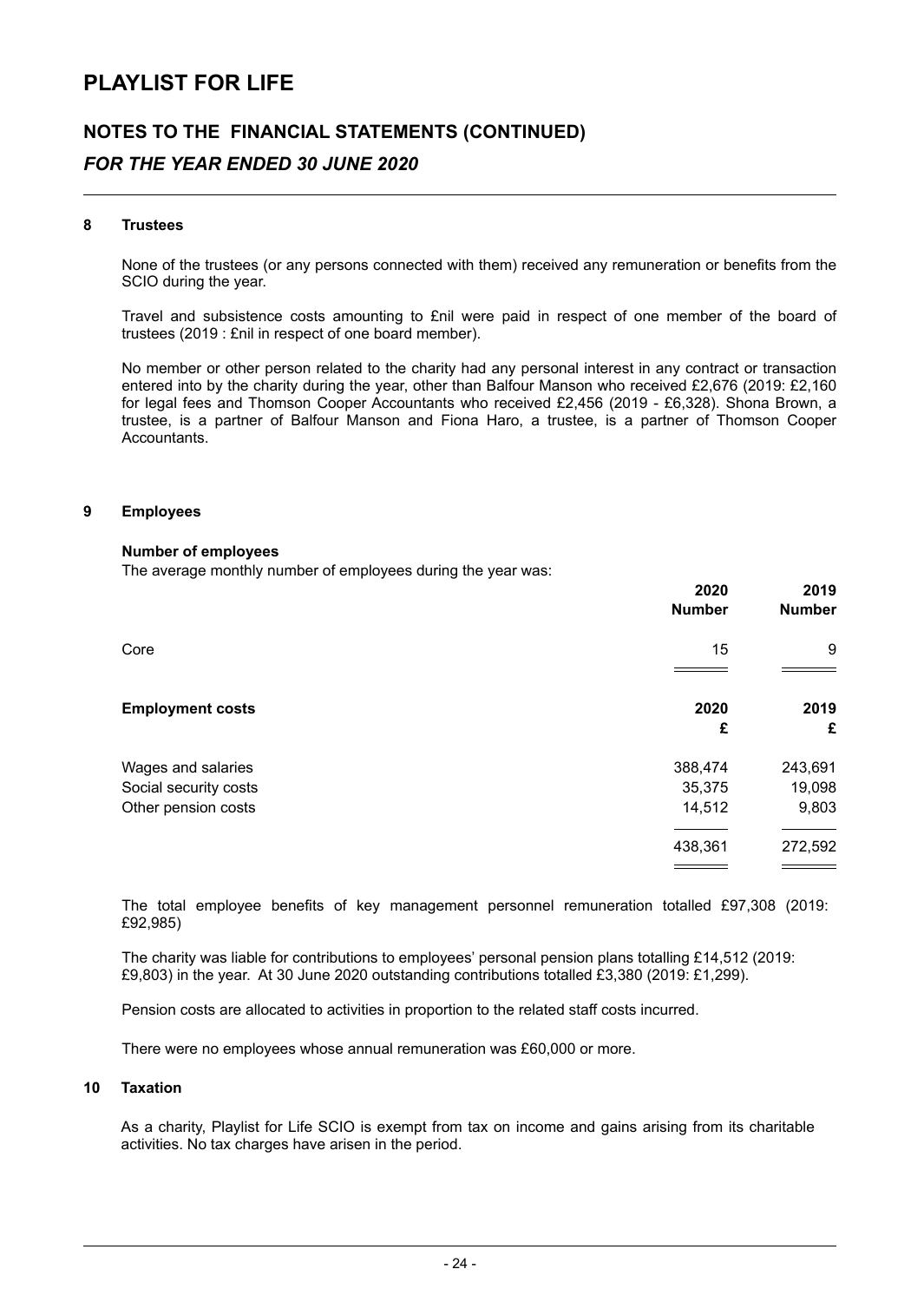### **NOTES TO THE FINANCIAL STATEMENTS (CONTINUED)** *FOR THE YEAR ENDED 30 JUNE 2020*

### **11 Tangible fixed assets**

|                                    | <b>Computer Equipment</b> |
|------------------------------------|---------------------------|
| Cost                               | £                         |
| At 1 July 2019                     | 6,314                     |
| Additions                          | 2,399                     |
| At 30 June 2020                    | 8,713                     |
| <b>Depreciation and impairment</b> |                           |
| At 1 July 2019                     | 5,354                     |
| Depreciation charged in the year   | 1,285                     |
| At 30 June 2020                    | 6,639                     |
| <b>Carrying amount</b>             |                           |
| At 30 June 2020                    | 2,074                     |
|                                    |                           |
| At 30 June 2019                    | 960                       |
|                                    |                           |

### **12 Fixed asset investments**

|                                                         | <b>Listed</b><br>investments<br>£ |
|---------------------------------------------------------|-----------------------------------|
| <b>Cost or valuation</b><br>At 1 July 2019<br>Additions | $\overline{\phantom{0}}$<br>1     |
| At 30 June 2020                                         | 1                                 |
| <b>Carrying amount</b><br>At 30 June 2020               | 1                                 |
| At 30 June 2019                                         | $\overline{\phantom{a}}$          |

| Other investments comprise: | <b>Notes</b> | 2020 | 2019                     |
|-----------------------------|--------------|------|--------------------------|
| Investments in subsidiaries | 20           |      | $\overline{\phantom{0}}$ |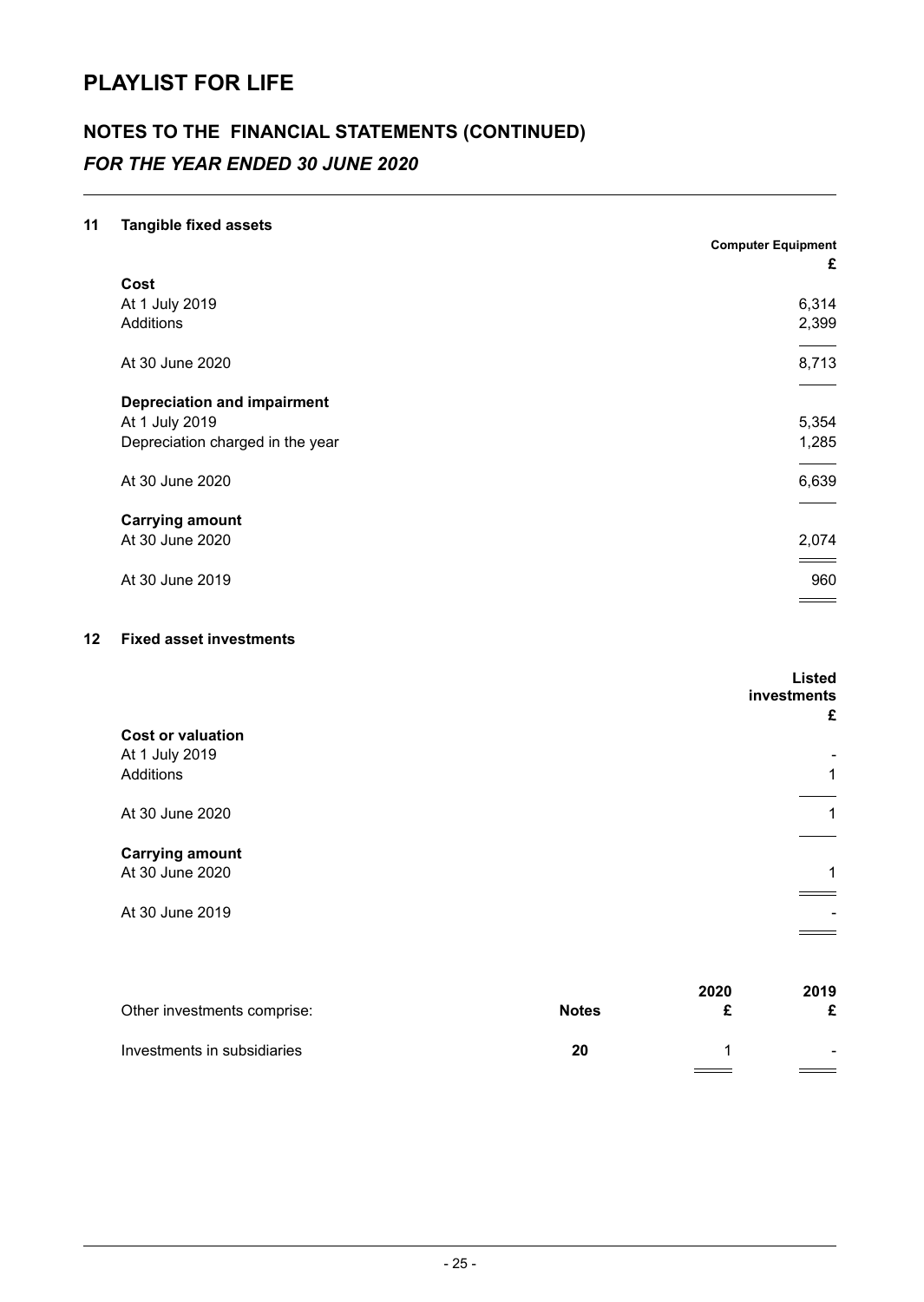### **NOTES TO THE FINANCIAL STATEMENTS (CONTINUED)** *FOR THE YEAR ENDED 30 JUNE 2020*

### **13 Debtors 2020 2019 Amounts falling due within one year: £ £** Trade debtors **2,246** Other debtors 67,293 Prepayments and accrued income 1,043 21,515 70,582 **14 Creditors: amounts falling due within one year 2020 2019 £ £** Other taxation and social security and the control of the control of the control of the control of the 6,668 Deferred Income **15** 125,469 44,739 Accruals and Other creditors and  $\frac{9,398}{4,600}$ 134,867 56,007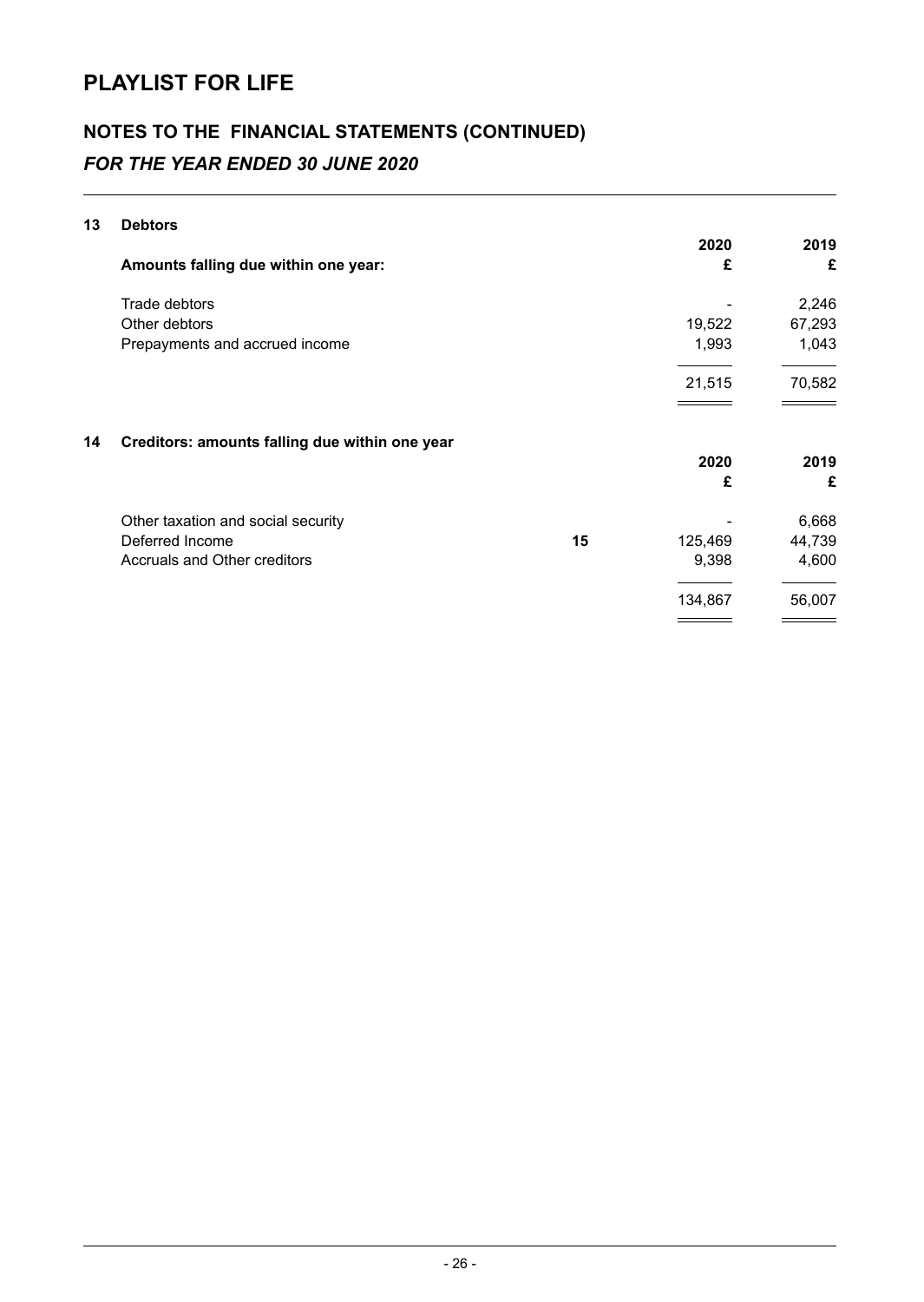### **NOTES TO THE FINANCIAL STATEMENTS (CONTINUED)** *FOR THE YEAR ENDED 30 JUNE 2020*

#### **15 Deferred Income**

#### **Deferred Income from Training**

|                                    | 2020<br>£ | 2019<br>£  |
|------------------------------------|-----------|------------|
| Balance at 1st July                | 3,440     | 5,140      |
| Released in year                   | (3, 440)  | (1,700)    |
| Balance at 30th June               |           | 3,440      |
| <b>Deferred Income from Grants</b> |           |            |
|                                    | 2020<br>£ | 2019<br>£  |
| Balance at 1st July                | 41,299    | (20, 388)  |
| Deferred in year                   | 125,469   | 182,083    |
| Released in year                   | (41, 299) | (120, 396) |
| Balance at 30th June               | 125,469   | 41,299     |
|                                    |           |            |

### **Deferred Grants**

#### **Esmee Fairbairn**

A grant was received to directly assist with the wages of the Operations manager.

#### **The National Lottery**

A grant received to fund the expansion of Playlist for Life to embed the use of playlists across the UK.

#### **Life Changes Trust**

A grant received to fund a community project to establish our community help-point programme and music labs in Scotland.

### **Deferred Training**

Training had been paid for in advance by a local authority hospital, the final instalment of that training took place in the year.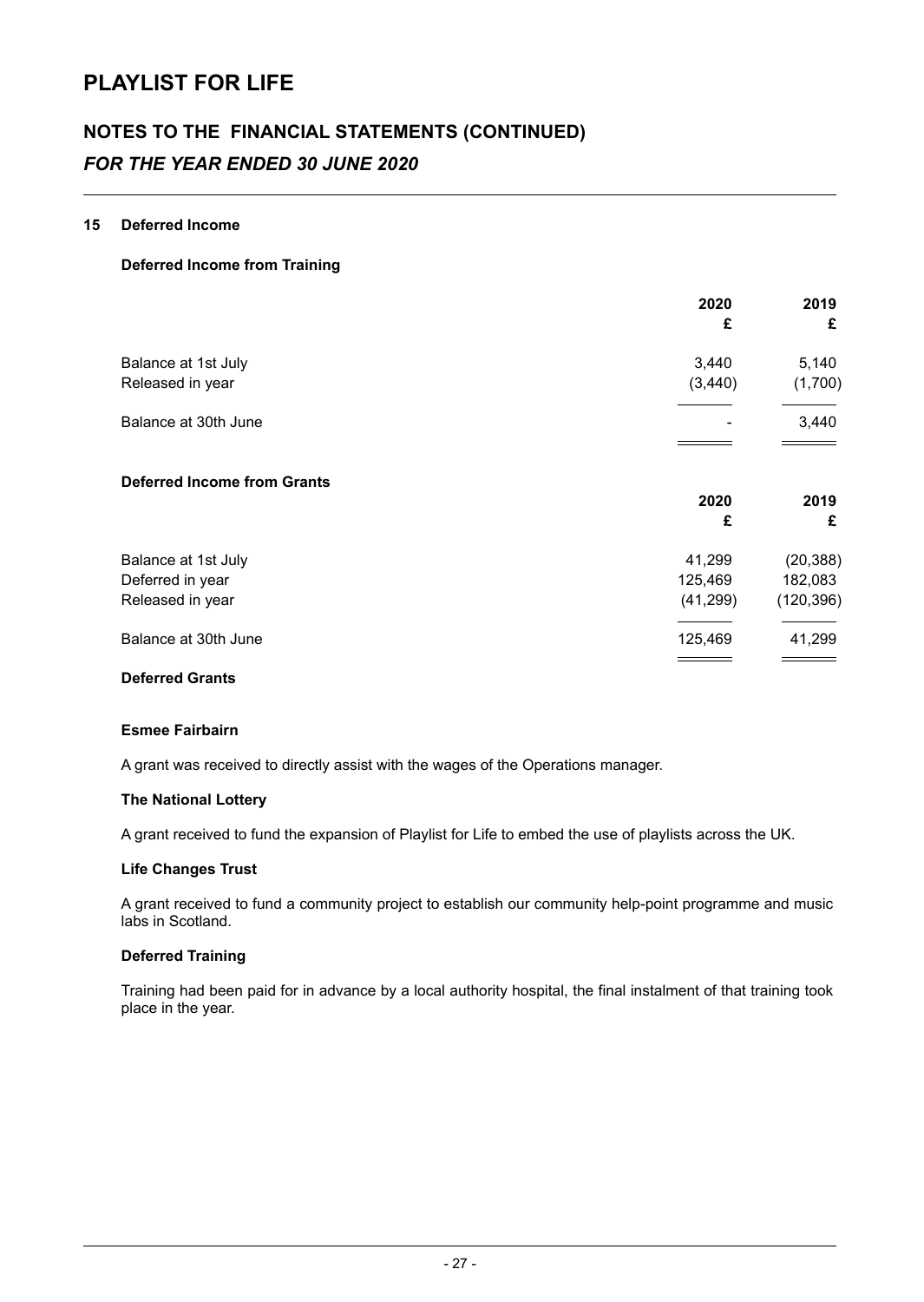### **NOTES TO THE FINANCIAL STATEMENTS (CONTINUED)** *FOR THE YEAR ENDED 30 JUNE 2020*

#### **16 Restricted funds**

The income funds of the charity include restricted funds comprising the following balances of donations and grants held on trust for specific purposes:

### **For the year ended 30 June 2020**

|                                         | <b>Movement in funds</b>         |                       |                              |                  |                                   |
|-----------------------------------------|----------------------------------|-----------------------|------------------------------|------------------|-----------------------------------|
|                                         | <b>Balance at</b><br>1 July 2019 | Incoming<br>resources | <b>Resources</b><br>expended | <b>Transfers</b> | <b>Balance at</b><br>30 June 2020 |
|                                         | £                                | £                     | £                            | £                | £                                 |
| <b>Stewarton Scottish Country Dance</b> |                                  |                       |                              |                  |                                   |
| Class                                   | 970                              |                       | (970)                        |                  |                                   |
| Remember Not To Forget                  | 625                              |                       |                              |                  | 625                               |
| Esmee Fairbairn                         |                                  | 45,159                | (45, 159)                    |                  |                                   |
| 4814 Trust                              | 1,084                            |                       | (1,084)                      |                  |                                   |
| Cruden                                  | 20,000                           |                       |                              |                  | 20,000                            |
| Life Changes Trust                      | 9,179                            | 53,989                | (63, 168)                    |                  |                                   |
| <b>Robertson Trust</b>                  | 16,000                           |                       | (16,000)                     |                  |                                   |
| <b>RS McDonald</b>                      |                                  | 10,000                | (10,000)                     |                  |                                   |
| The National Lottery Fund               |                                  | 359,768               | (357, 903)                   |                  | 1,865                             |
| <b>Wellbeing Fund</b>                   |                                  | 78,136                | (57, 276)                    |                  | 20,860                            |
|                                         | 47,858                           | 547,052               | (551,560)                    |                  | 43,350                            |
|                                         |                                  |                       |                              |                  |                                   |

### **For the year ended 30 June 2019**

|                                         | <b>Movement in funds</b>         |                       |                              |                  |                                   |
|-----------------------------------------|----------------------------------|-----------------------|------------------------------|------------------|-----------------------------------|
|                                         | <b>Balance at</b><br>1 July 2018 | Incoming<br>resources | <b>Resources</b><br>expended | <b>Transfers</b> | <b>Balance at</b><br>30 June 2019 |
|                                         | £                                | £                     | £                            | £                | £                                 |
| <b>Stewarton Scottish Country Dance</b> |                                  |                       |                              |                  |                                   |
| <b>Class</b>                            | 970                              |                       |                              |                  | 970                               |
| <b>Big Lottery</b>                      |                                  | 49,680                | (50, 115)                    | 435              |                                   |
| Remember Not To Forget                  | 625                              |                       |                              |                  | 625                               |
| <b>Esmee Fairbairn</b>                  |                                  | 6,220                 | (6, 220)                     |                  |                                   |
| 4814 Trust                              | 5.000                            |                       | (3,916)                      |                  | 1,084                             |
| Cruden                                  | 10,000                           | 10,000                |                              |                  | 20,000                            |
| Life Changes Trust                      |                                  | 81,550                | (72, 371)                    |                  | 9,179                             |
| <b>Robertson Trust</b>                  |                                  | 16,000                |                              |                  | 16,000                            |
|                                         | 16,595                           | 163,450               | (132, 622)                   | 435              | 47,858                            |
|                                         |                                  |                       |                              |                  |                                   |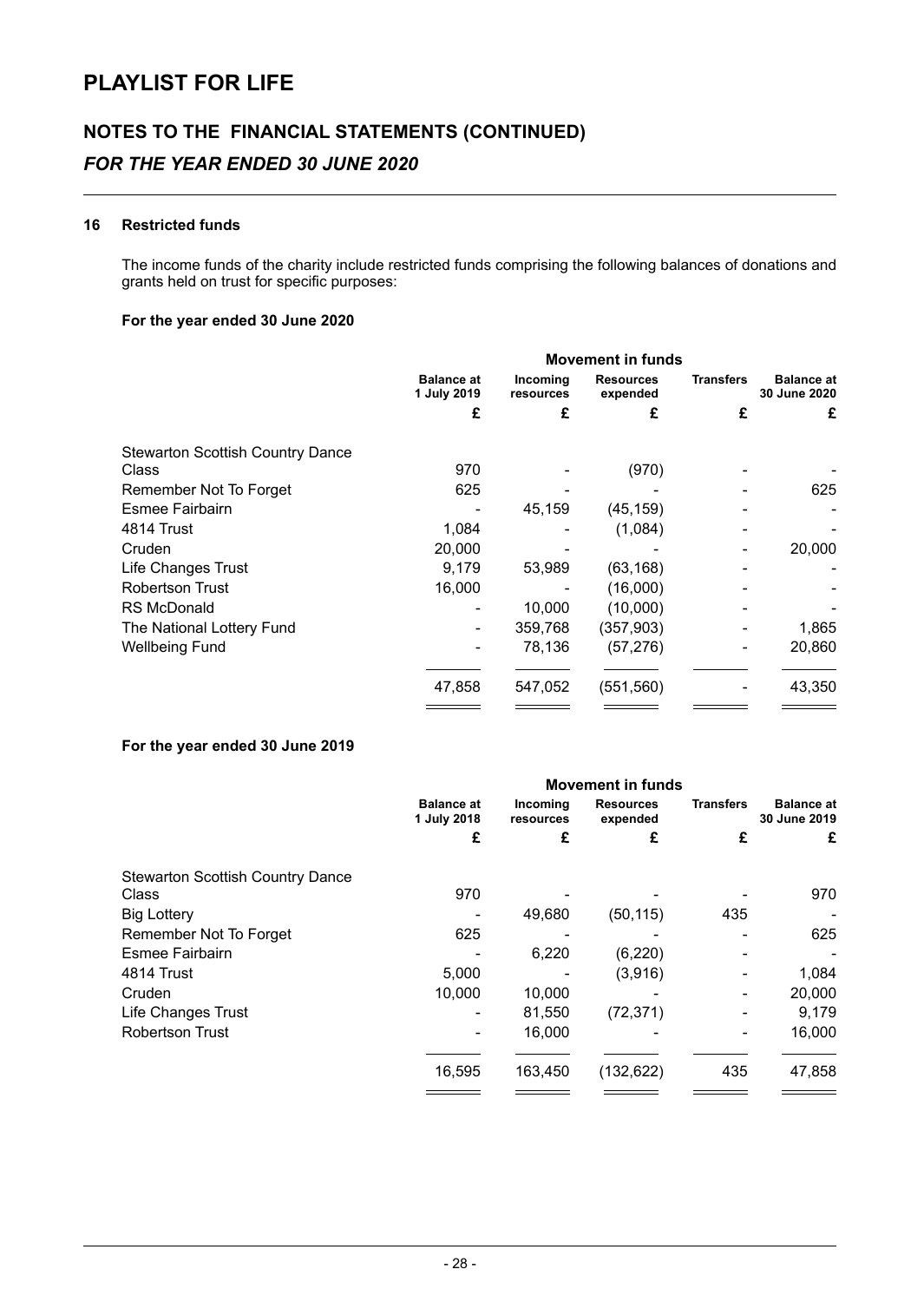### **NOTES TO THE FINANCIAL STATEMENTS (CONTINUED)** *FOR THE YEAR ENDED 30 JUNE 2020*

#### **16 Restricted funds (Continued)**

#### **Stewarton Scottish Country Dance Class**

A donation received to be put to use in the areas of Kilmarnock, Stewarton and Irvine for the purpose of purchasing equipment or training volunteers in care facilities.

#### **Remember Not to Forget**

A donation received to be used to assist with volunteering.

#### **Esmee Fairbairn**

A grant received to be used to cover salary costs of the Operations Manager.

#### **4814 Trust**

A grant received to be used for technological investment.

#### **Big Lottery**

A grant was received for the purpose of running a pilot for six months on the viability of creating help points on a national scale.

#### **Cruden**

Monies were received to use for a music detective campaign and associated training.

#### **Life Changes Trust**

A grant was received to fund a community project to establish our community help-point programme and music labs in Scotland.

#### **Robertson Trust**

A grant received to be used to cover part of the salary costs of one of the Communities Officers .

#### **RS McDonald Trust**

A grant received to be used to cover part of the salary costs of one of the Communities Officers .

#### **The National Lottery Fund**

A grant received to fund the expansion of Playlist for Life to embed the use of playlists across the UK.

#### **Wellbeing Fund**

A grant received to be used to deliver a program of support to communities across Scotland during the Covid-19 pandemic.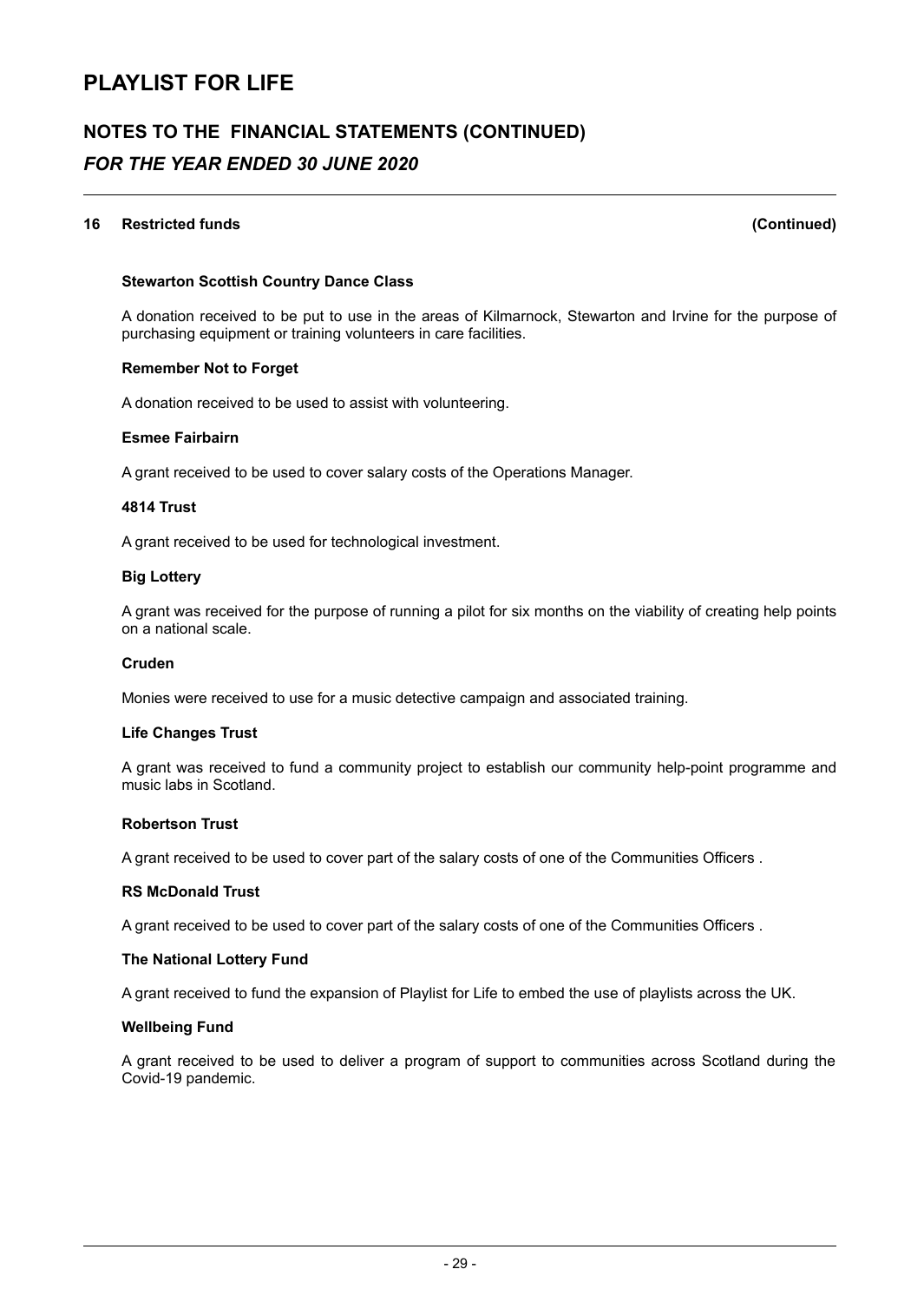### **NOTES TO THE FINANCIAL STATEMENTS (CONTINUED)** *FOR THE YEAR ENDED 30 JUNE 2020*

#### **17 Unrestricted funds**

These are general funds funds which are material to the SCIO's activities made up as follows:

#### **For the year ended 30 June 2020**

|                      | <b>Movement in funds</b>         |                       |                              |                  |                                   |
|----------------------|----------------------------------|-----------------------|------------------------------|------------------|-----------------------------------|
|                      | <b>Balance at</b><br>1 July 2019 | Incoming<br>resources | <b>Resources</b><br>expended | <b>Transfers</b> | <b>Balance at</b><br>30 June 2020 |
|                      | £                                |                       |                              |                  | £                                 |
| <b>General Funds</b> | 107.657                          | 166.044               | (82, 711)                    | -                | 190,990                           |
|                      |                                  |                       |                              |                  |                                   |

#### **For the year ended 30 June 2019**

|               | <b>Movement in funds</b>         |                       |                              |                  |                                   |
|---------------|----------------------------------|-----------------------|------------------------------|------------------|-----------------------------------|
|               | <b>Balance at</b><br>1 July 2018 | Incoming<br>resources | <b>Resources</b><br>expended | <b>Transfers</b> | <b>Balance at</b><br>30 June 2019 |
|               | £                                | £                     | £                            | £                | £                                 |
| General Funds | 93,389                           | 302.878               | (299, 925)                   | 11.315           | 107,657                           |
|               | 93,389                           | 302,878               | (299, 925)                   | 11.315           | 107,657                           |
|               |                                  |                       |                              |                  |                                   |

Income granted, donated or earned by the SCIO to be used at the discretion of the trustees to fund any activity, which is in furtherance of the charity's objectives.

#### **18 Designated funds**

The income funds of the charity include the following designated funds which have been set aside out of unrestricted funds by the trustees for specific purposes:

|                    | <b>Balance at</b><br>1 July 2018 | <b>Resources</b><br>expended | <b>Transfers</b> | <b>Balance at</b><br>1 July 2019 | Incoming                 | <b>Balance at</b><br>resources 30 June 2020 |
|--------------------|----------------------------------|------------------------------|------------------|----------------------------------|--------------------------|---------------------------------------------|
|                    |                                  |                              |                  |                                  |                          | £                                           |
| Awareness Campaign | 13,000                           | (1,250)                      | (11,750)         | $\overline{\phantom{0}}$         | $\overline{\phantom{0}}$ |                                             |
|                    |                                  |                              |                  |                                  |                          |                                             |

The Trustees had previously set aside funds for the purpose of an awareness campaign. During the year various funding received allowed the awareness campaign to be driven at a national level through the funded projects. The Trustees therefore decided to release the funds back into unrestricted funds.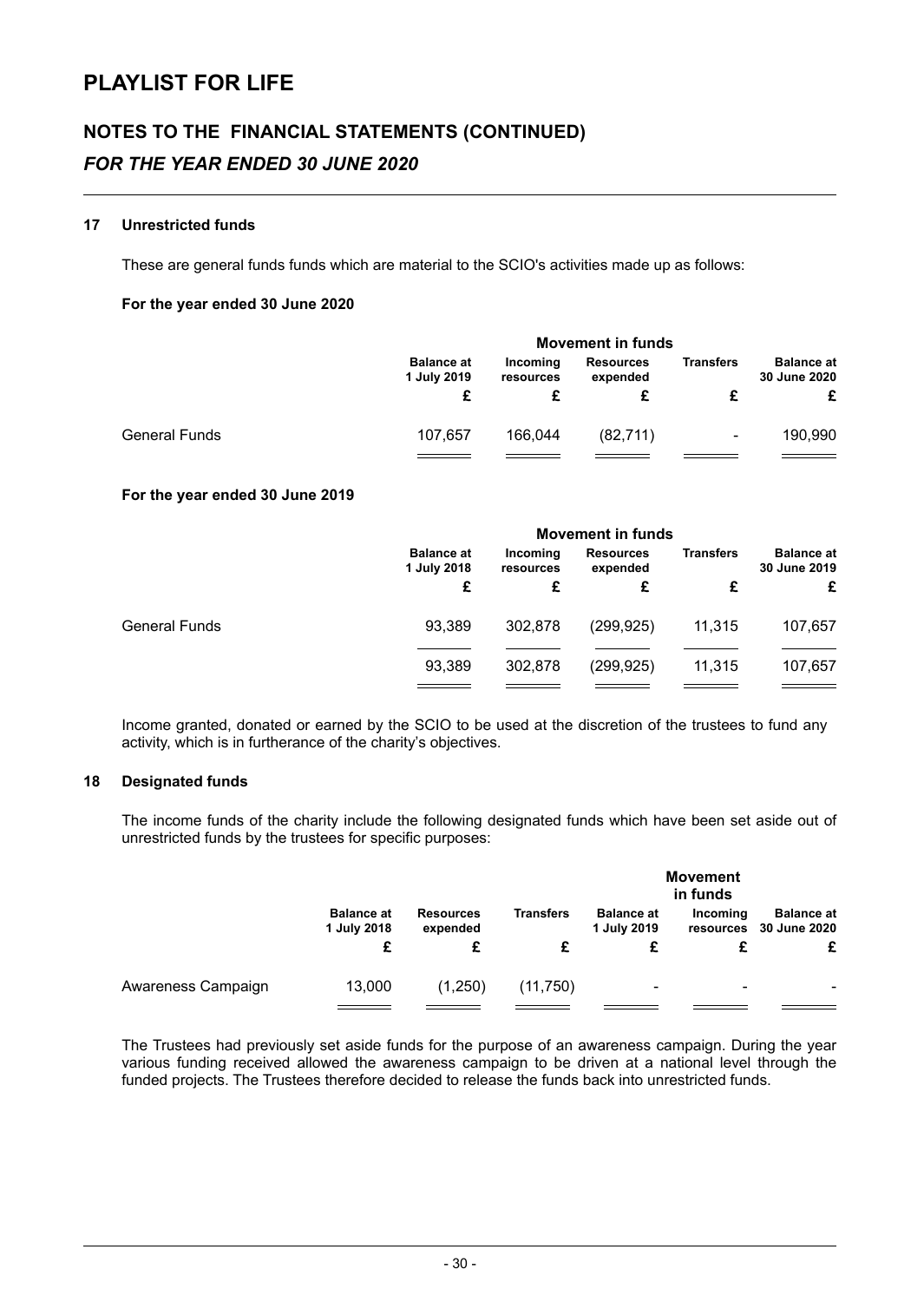## **NOTES TO THE FINANCIAL STATEMENTS (CONTINUED)**

### *FOR THE YEAR ENDED 30 JUNE 2020*

| 19 | Analysis of net assets between funds                    | Unrestricted              | <b>Restricted</b>         |                           | Unrestricted              | <b>Restricted</b>         |                           |
|----|---------------------------------------------------------|---------------------------|---------------------------|---------------------------|---------------------------|---------------------------|---------------------------|
|    |                                                         | <b>Funds</b><br>2020<br>£ | <b>Funds</b><br>2020<br>£ | <b>Total</b><br>2020<br>£ | <b>Funds</b><br>2019<br>£ | <b>Funds</b><br>2019<br>£ | <b>Total</b><br>2019<br>£ |
|    | Fund balances at<br>30 June 2020 are<br>represented by: |                           |                           |                           |                           |                           |                           |
|    | Tangible assets                                         | 209                       | 1,865                     | 2.074                     | 960                       |                           | 960                       |
|    | Investments<br>Current assets/                          | 1                         |                           |                           |                           |                           |                           |
|    | (liabilities)                                           | 190,780                   | 41.485                    | 232,265                   | 106,697                   | 47.858                    | 154,555                   |
|    |                                                         | 190,990                   | 43.350                    | 234,340                   | 107,657                   | 47,858                    | 155,515                   |
|    |                                                         |                           |                           |                           |                           |                           |                           |

### **20 Subsidiaries**

These financial statements are separate Limited Company financial statements for Playlist for Life Limited.

Details of the SCIO's subsidiaries at 30 June 2020 are as follows:

| Name of undertaking              | Registered<br>office | <b>Nature of business</b> | <b>Class of</b><br>shares held | % Held<br><b>Direct Indirect</b> |
|----------------------------------|----------------------|---------------------------|--------------------------------|----------------------------------|
| <b>Playlist for Life Limited</b> | Scotland             | Events Management         | Ordinary<br><b>Shares</b>      | 100.00                           |

The aggregate capital and reserves and the result for the year of subsidiaries excluded from consolidation was as follows:

| Profit/(Loss) Capital and | <b>Reserves</b> |
|---------------------------|-----------------|
| £                         |                 |
| $\overline{\phantom{0}}$  |                 |
|                           |                 |